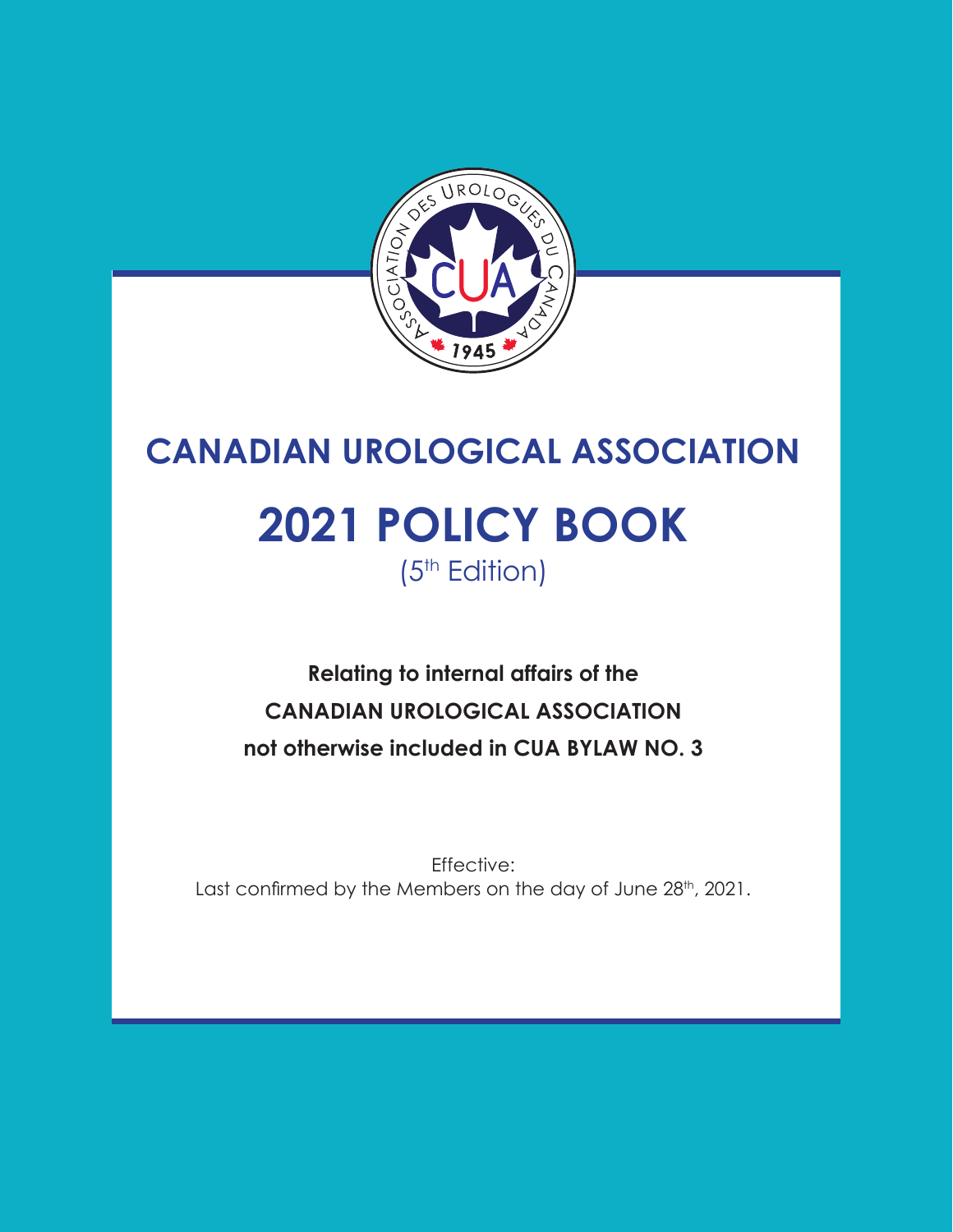# **TABLE OF CONTENTS**

(Format cross-referenced to CUA BYLAWS NO. 3)

# **RELATED TO SECTION 3 DIRECTORS**

| L.    |  |
|-------|--|
| Ⅱ.    |  |
| III.  |  |
| IV.   |  |
| V.    |  |
| VI.   |  |
| VII.  |  |
|       |  |
| VIII. |  |
| IX.   |  |
| Χ.    |  |
| XI.   |  |
| XII.  |  |
| XIII. |  |
| XIV.  |  |
| XV.   |  |
| XVI.  |  |
|       |  |

# **RELATED TO SECTION 5 OFFICERS**

| $\mathbb{L}$ |  |
|--------------|--|
| III.         |  |
| IV           |  |
| V —          |  |
| VI           |  |
| VII.         |  |
| VIII -       |  |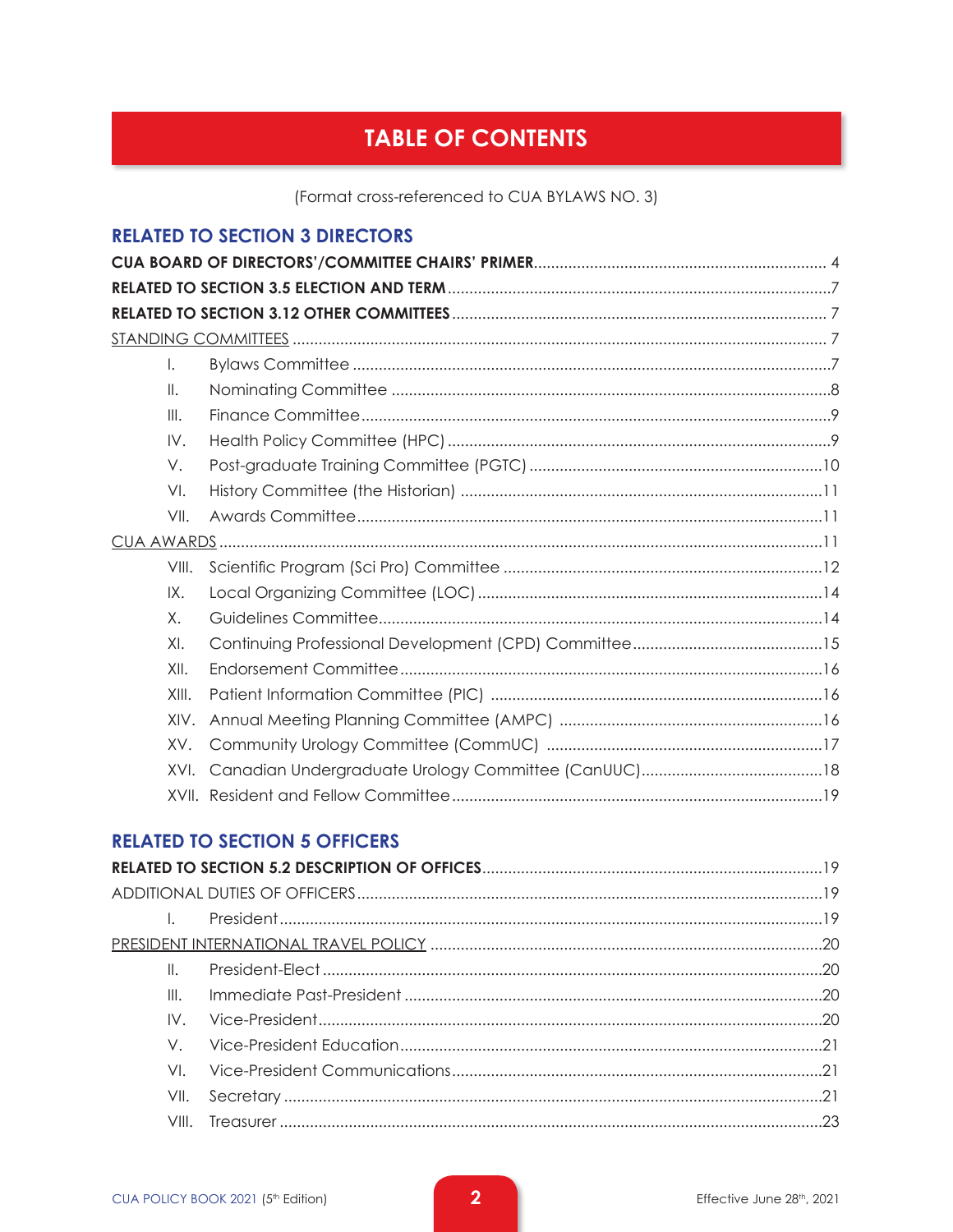| $\mathbf{L}$            |                                                                   |  |
|-------------------------|-------------------------------------------------------------------|--|
| $\mathbb{I}$ .          |                                                                   |  |
| III.                    |                                                                   |  |
| IV.                     |                                                                   |  |
|                         | <b>RELATED TO SECTION 7 MEMBERS</b>                               |  |
|                         |                                                                   |  |
|                         |                                                                   |  |
|                         | <b>RELATED TO 7.2 CLASSES OF MEMBERS</b>                          |  |
|                         |                                                                   |  |
|                         | <b>RELATED TO 7.6 MEMBERSHIP DUES</b>                             |  |
|                         |                                                                   |  |
| <b>RELATED TO OTHER</b> |                                                                   |  |
|                         |                                                                   |  |
|                         |                                                                   |  |
|                         |                                                                   |  |
|                         | <b>TERMS OF REFERENCE OF NOMINATING COMMITTEE</b>                 |  |
|                         |                                                                   |  |
|                         | CUA CODE OF CONDUCT DOCUMENT GOVERNING INTERACTIONS WITH INDUSTRY |  |
|                         |                                                                   |  |
|                         | CUA EQUITY, DIVERSITY AND INCLUSION (EDI) POLICY                  |  |
|                         |                                                                   |  |
|                         | <b>RELATED TO 10.0 EFFECTIVE DATE</b>                             |  |
|                         |                                                                   |  |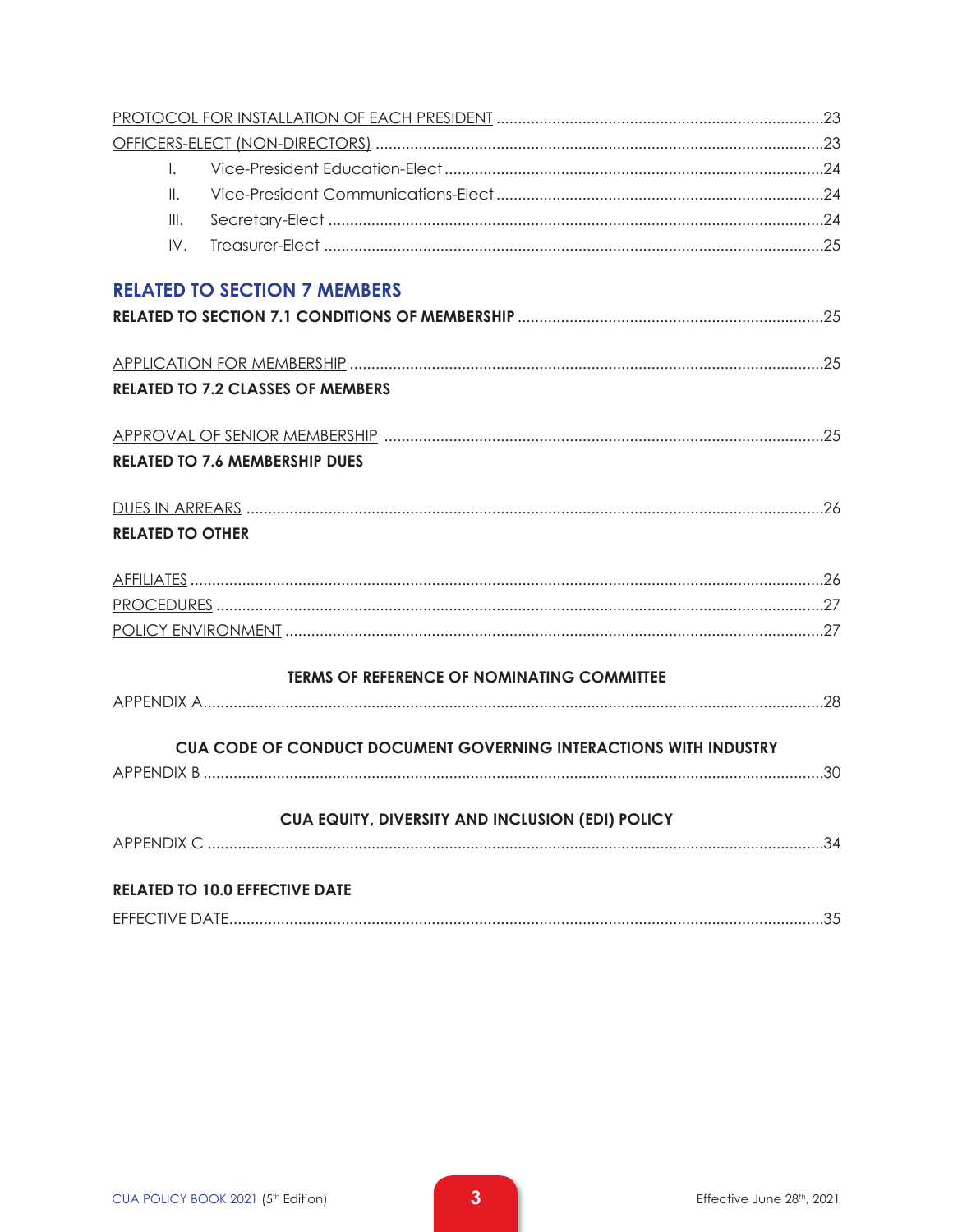# **CUA BOARD OF DIRECTORS' AND COMMITTEE CHAIRS' PRIMER: ROLES AND RESPONSIBILITIES AT BOARD MEETINGS**

#### **Preamble**

Congratulations on your leadership appointment to the Canadian Urological Association. Without the hard work, devotion and commitment of past and current members, the CUA would have been unable to evolve into the dynamic and thought–leading organization it is today, representing *The Voice of Urology in Canada*.

In order to smooth your transition into your role as a board member or committee chair the following general information is provided regarding role responsibilities and expectations related to board activities. Additional information regarding your specific committee or officer duties can be found in the relevant section within this CUA Policy Book.

#### **Board of Directors**

#### **Composition**

The board of directors of the CUA consists of 14 voting members:

- 1. Nine (9) officers which include: the President, Immediate Past-President, President- Elect, Vice-President, Vice-President (Communications), Vice-President (Education), Treasurer, Secretary and the Chair of the Community Urology Committee (collectively known as the Executive Committee)
- 2. Five (5) Directors which include: Members-at-Large (MALS) representing 5 geographic regions

In addition, committee chairs are invited to attend board meetings and summarize their groups' activities including:

- 1. Editor-in-Chief of the CUAJ
- 2. Guidelines
- 3. Patient Information
- 4. Health Policy
- 5. Community Urologists
- 6. Postgraduate Training
- 7. History
- 8. Scientific Program Committee
- 9. Canadian Undergraduate Urology Curriculum Committee (CANUUC)
- 10. Continuing Professional Development
- 11. Local Organizing Committee
- 12. Resident and Fellow Committee
- 13. CUA Scholarship Foundation

Of note, chairs of the above listed committees (with the exception of the Community Urology Committee) attend board meetings in a non-voting capacity. Only voting members (executive and MALS) can propose or second a motion.

#### **Board Meeting Frequency**

Each year, 2 in-person meetings of the board are held; a winter board meeting (WB) usually held in Montreal in late January or early February, and a summer board meeting (SB) held at the CUA annual meeting venue. The WB is typically an all-day Saturday meeting. The SB meeting usually begins two days before the annual meeting from noon until 5:00 pm and the following day from 9:00 until 3:00 pm.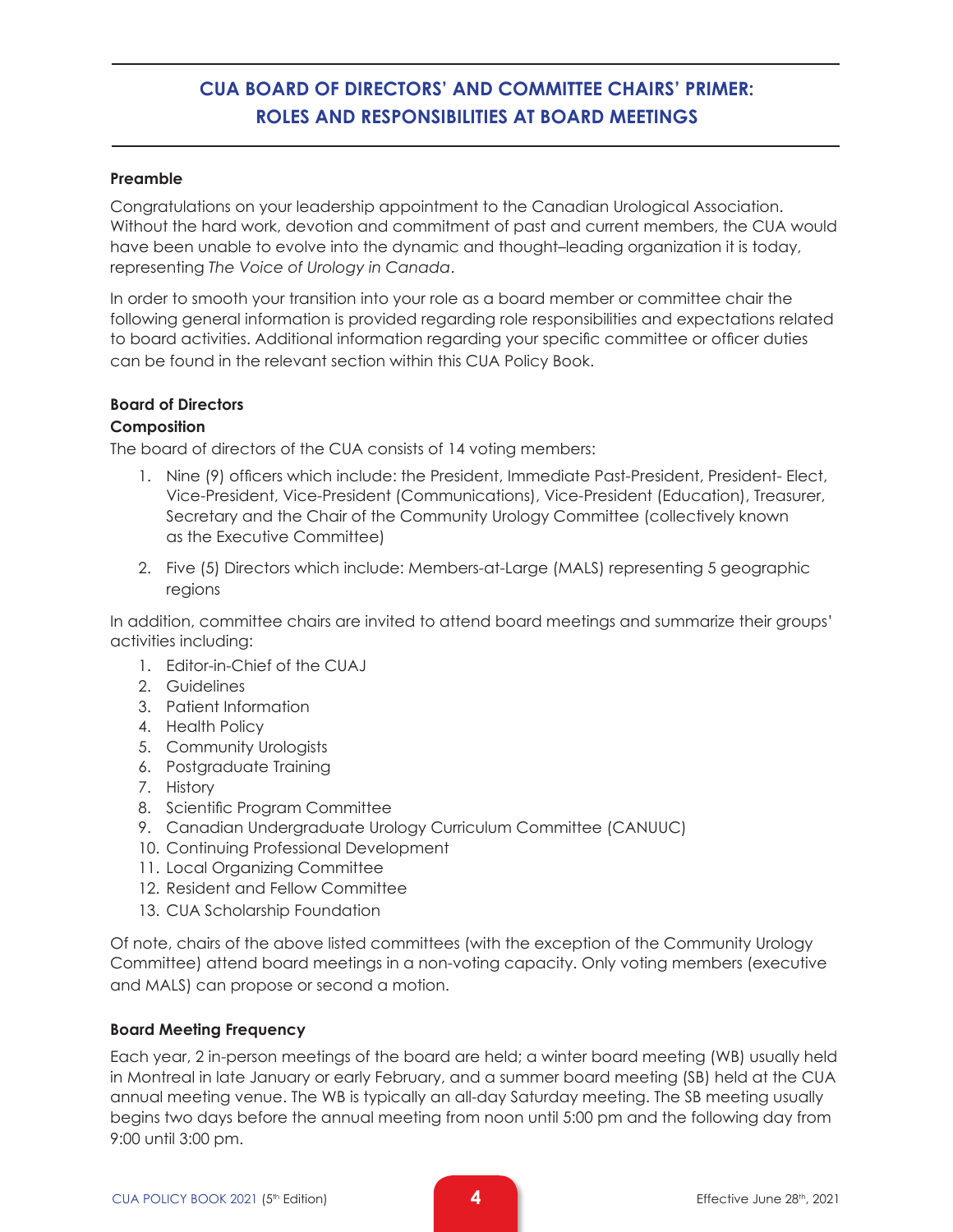#### **Managing Conflicts of Interest (COIs)**

Prior to each board meeting all officers, MALS and committee chairs are required to update their conflicts of interests (COI). To aid in this process the following information is provided:

#### Defining Conflicts of Interest (COIs):

COIs refer to relationships with individuals, organizations or corporations that may result in a real or perceived influence on one's judgment or decisions. COIs maybe financial or intellectual in nature, and may lead to circumstances where the relationship in question may compete or conflict with the board member's duties on behalf of the CUA.

The CUA recognizes that board members may be involved with other individuals, organizations or entities in relationships that could be perceived as in potential conflict with their CUA role. In order to assist board members in handling potential conflicts the following information is provided.

Members must avoid placing themselves in a situation where their personal interest is in conflict with their obligations as members of the board. Members must declare to the CUA any interest he has in an enterprise, association or company that may place him in a situation of conflict of interest an of any right he may set up against it, indicating their nature and value where applicable. The declaration of interest is recorded in the minutes of the proceeding of the board of directors.

#### Examples of COIs:

1. **Commercial interests** (ownership, investments, paid salary or consulting fees, in-kind contributions or royalties from pharmaceutical companies or device manufacturers in Urology)

2. **Intellectual interests** (board membership, editorial position or holding an office with another healthcare organization)

### Managing COIs:

Disclosure is the key strategy in avoiding negative outcomes related to real or perceived COIs. The requirement of board members to document all disclosures of interest is mandated by the CUA's bylaws. It is the duty of all CUA board members to update their COI declarations on-line twice yearly; in December in preparation for the Winter Board and in May prior to the Summer Board meeting. As well, should a subject arise in a board meeting where a real or perceived COI may occur, it is up to the board member to verbally announce his/her conflict and recuse himself/herself should a formal vote be required. When in doubt about a potential conflict, it is better to make the disclosure. When questions arise, around a potential COI, the CUA Secretary may also be contacted to assist in the decision-making.

Board members' attention in addressing potential COIs will ensure the CUA is viewed as an organization that is transparent, proactive in its approach and in compliance with legal and regulatory standards.

#### **Reimbursement**

All board members serve without remuneration with the exception of reimbursement of travel related expenses as described below.

Travel expenses and accommodation to the WB and SB are covered by the CUA. It is expected that board members attending the annual meeting are also present for the SB meeting in order to have expenses reimbursed.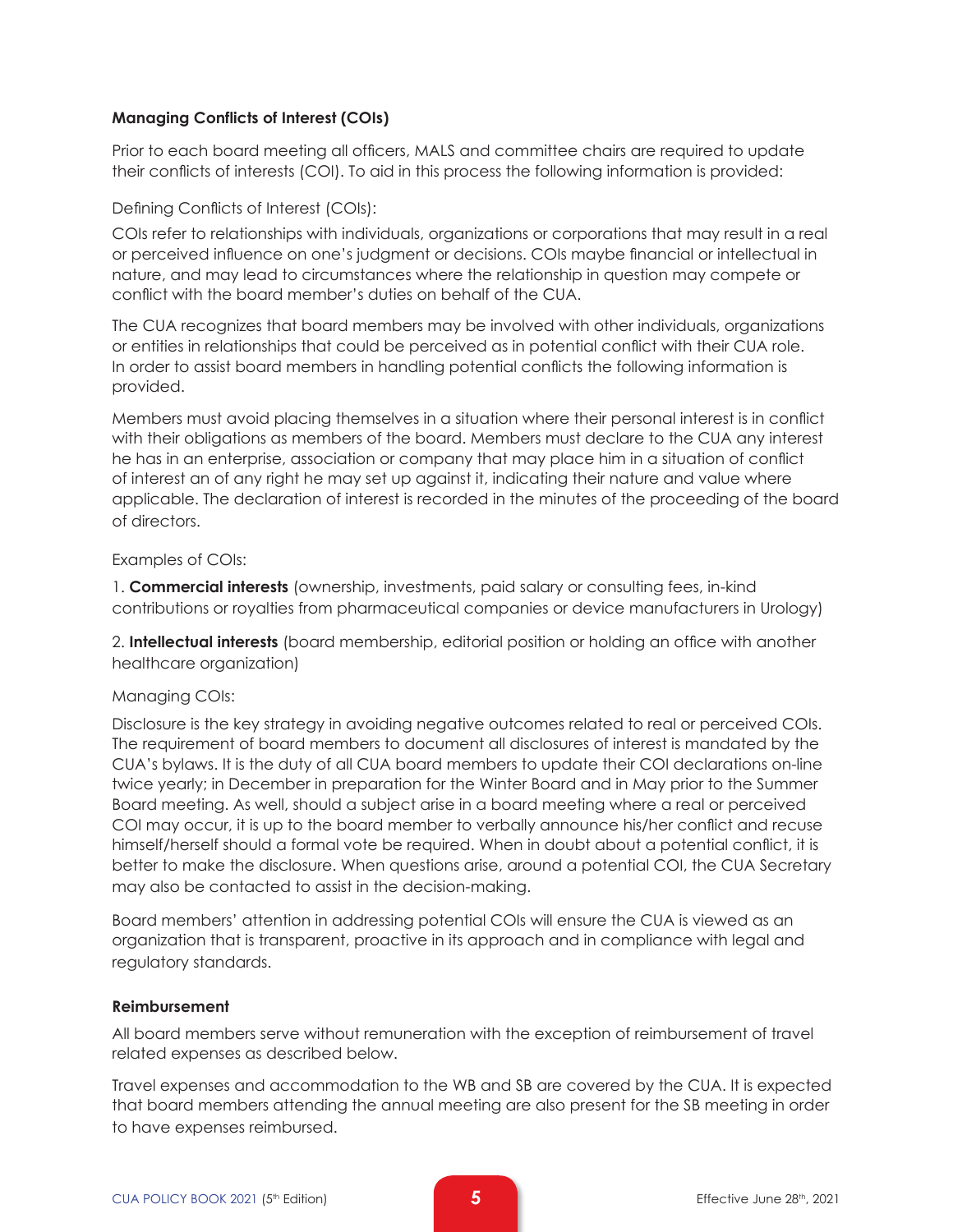#### **Board Meeting Expectations and Code of Conduct**

- All officers, MALS and committee chairs are expected to attend board meetings.
- If you are a committee chair, you will be expected to provide written reports to both the WB and SB meetings, which should be submitted well in advance of each meeting to the secretary. The due date for receipt of reports will be announced to allow an appropriate length of time to prepare the report.
- Unless otherwise informed, you will also be expected to attend both board meetings in person or via teleconference to present your reports.
- Every effort should be made to be on time for meetings.
- If you will need to leave before the conclusion of any board meeting, please inform the secretary of your departure time.
- Board meetings are a forum to discuss the business of the association. All board members are encouraged and expected to participate in discussions, even non-voting members.
- No one however should dominate discussions, and deliberations should be conducted in a respectful manner.
- As per the CUA Bylaws, a board member may be removed from office before the completion of his/her term should there be sufficient grounds to do so. The following infractions would be grounds to consider dismissal:
	- . Absence from 2 consecutive board meetings (in-person or electronic);
	- . Declares bankruptcy;
	- . Imprisonment;
	- . Having being declared incapable by a court in Canada or in another country;
	- . Failure to satisfy the role requirements of the appointed position;
	- . In this situation, dismissal would be considered by the voting members of the board and determined by a majority vote.

#### **Reference Material for New Board Members**

Additional materials are available on the CUA Website including the CUA's Strategic Plan, Policy Book and Bylaws documents. The CUA Corporate office staff is also available to answer additional questions.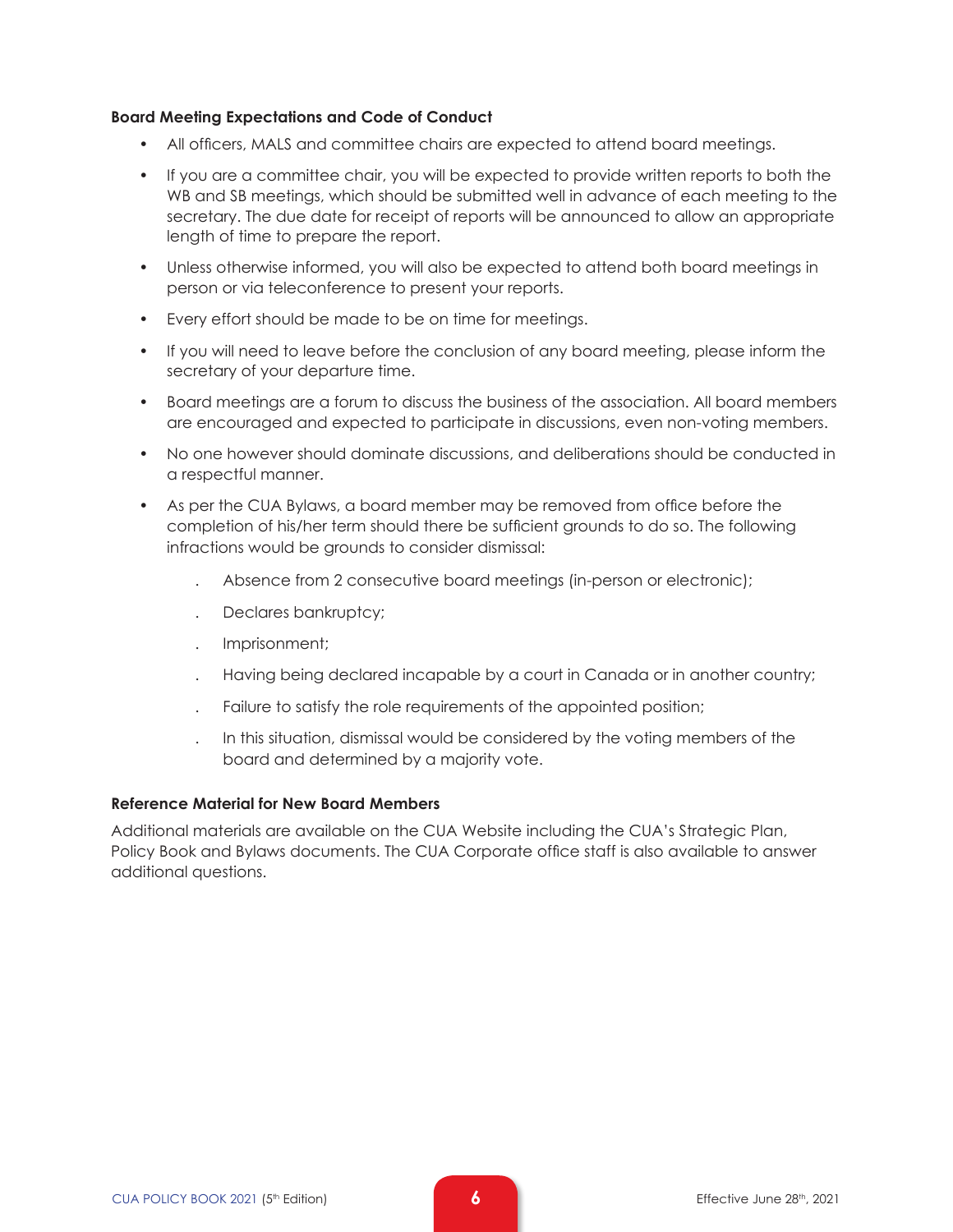# **RELATED TO SECTION 3 DIRECTORS**

#### **RELATED TO 3.5 ELECTION AND TERM:**

The Director elected to serve as the Vice-President will serve a four (4) year term which consists of serving as the Vice-President for the first year, the President-Elect for the second year, the President for the third year, and the Immediate Past-President for the fourth year.

#### **RELATED TO 3.12 OTHER COMMITTEES:**

#### STANDING COMMITTEES

Unless otherwise stipulated, only Senior or Active Members shall be eligible to become voting members of the Standing Committees.

CUA Members of all Standing Committees shall serve without remuneration but may be reimbursed at the sole discretion of the Board for any reasonable expense incurred while performing duties directly related to the business of the Association. Subject to the terms of this Bylaw, members of all Standing Committees shall hold office for a term of one (1) year or until their successors are elected or named.

The Standing CUA Committees shall be:

- I. the Bylaws Committee;
- II. the Nominating Committee;
- III. the Finance Committee:
- IV. the Health Policy Committee (HPC);
- V. the Post-graduate Training Committee (PGTC);
- VI. the History Committee;
- VII. the Awards Committee;
- VIII. the Scientific Program (Sci Pro) Committee;
- IX. the Local Organizing Committee (LOC);
- X. the Guidelines Committee;
- XI. the Continuing Professional Development (CPD) Committee;
- XII. the Endorsement Committee;
- XIII. the Patient Information Committee (PIC);
- XIV. the Annual Meeting Planning Committee (AMPC);
- XV. the Community Urology Committee (CommUC); and
- XVI. the Canadian Undergraduate Urology Curriculum (CanUUC) Committee;
- XVII. the Resident and Fellow Committee.
- I. Bylaws Committee
	- a. The Bylaws Committee shall consist of the President, the Immediate Past-President, the President-Elect and the Secretary.
	- b. The chair shall be the President-Elect of the Association.
	- c. The Bylaws Committee shall be responsible for regular review of the Bylaws and Policy Book and shall deal with matters referred by the Board or the Association.
	- d. The chair shall submit a semi-annual report in writing to the Board and shall report to the Members annually at the Annual General Meeting.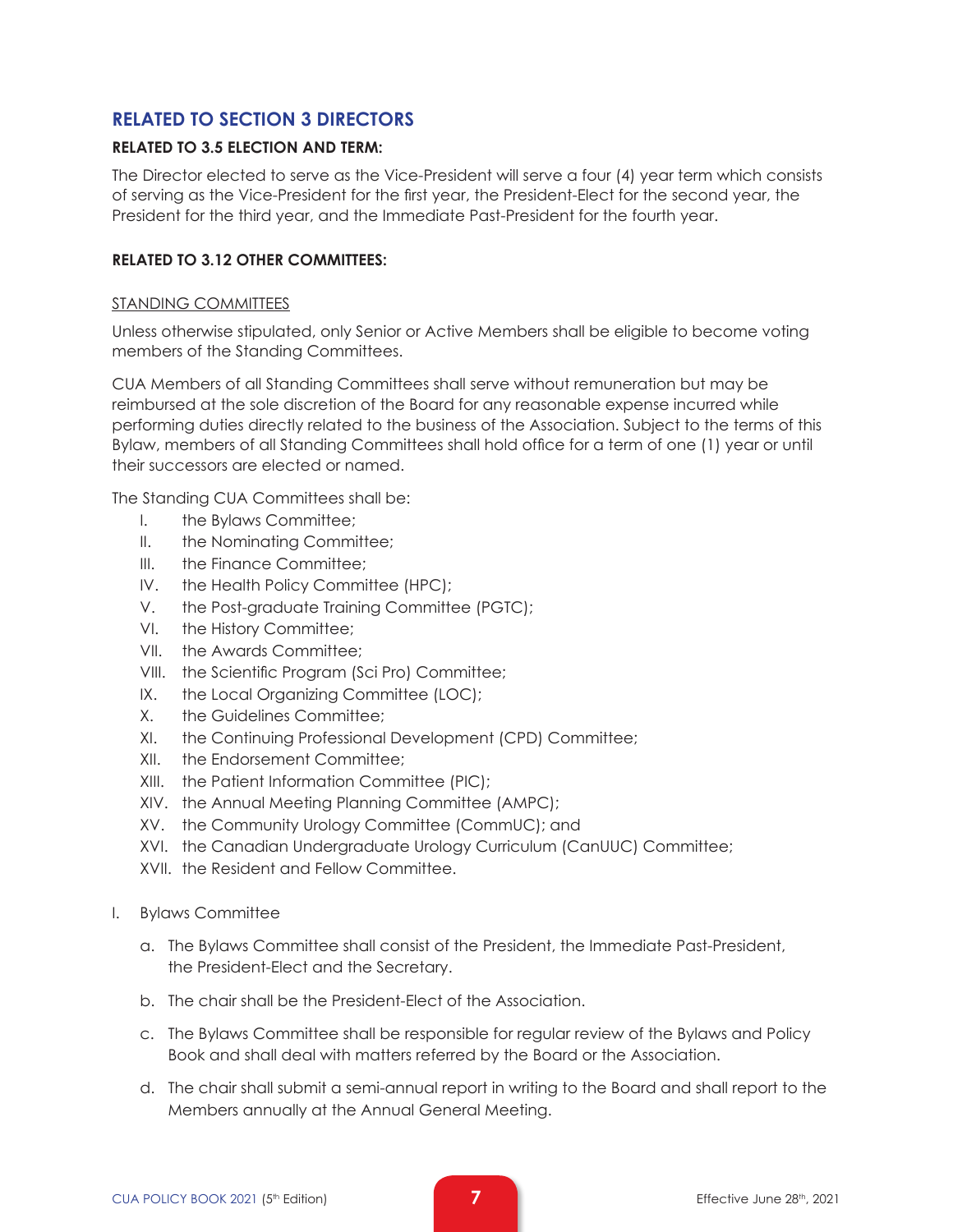- II. Nominating Committee
	- a. The Nominating Committee shall consist of seven (7) voting members comprising the Immediate Past-President of the Association, two (2) other past-presidents of the Association, and four (4) Members-at-large. The President and the Secretary of the CUA both serve as ex-officio members without voting privileges. The Past-President of the Association will observe the deliberations as an ex-officio, nonvoting member, in order to facilitate transition into the next years' deliberations.
	- b. The chair shall be the Immediate Past-President of the Association. In his/her absence, the current President of the Association will perform this role.
		- 1. The chair will only vote in the event of a tie.
	- c. The two (2) other past-presidents of the Association will be chosen by the chair following the onset of his/her term.
	- d. The four (4) Members-at-Large shall:
		- i. Be elected for a two (2) year term, non-renewable, such that there are two (2) elected annually;
		- ii. Be Active or Senior Members;
		- iii. Not be prior Officers of the Association; and
		- iv. Be nominated from the floor at the Annual General Meeting one (1) year prior to the Annual General Meeting at which the Nominating Committee must submit its report. The nominee must either be present at the Annual General Meeting to accept the nomination or have provided written confirmation (that is viewable by the chair immediately at the time of the nomination) of his/her willingness to accept the nomination.
	- e. The Nominating Committee shall:
		- i. adhere to Section 3 (DIRECTORS) of the Bylaws regarding selection of nominees for Directors and abide by the Terms of Reference described in Appendix A of this Policy Book;
		- ii. nominate the thirteen (13) Directors of the Board, and from them, the eight (8) Officers: Immediate Past-President, President, President-Elect, Vice-President-Education, Vice-President Communications, Secretary and Treasurer;
			- a) The nomination for the Vice-President shall be based primarily on merit, and not on regionalization or other factors;
			- b) The Directors who are not Officers will be referred to as "Members-at-Large";
		- iii. nominate a Vice-President Education-Elect, Vice-President Communications-Elect, Secretary-Elect and Treasurer-Elect when the respective incumbent officers will be commencing their term following the next Annual General Meeting;
		- iv. nominate the chairs of the Association's Standing Committees;
		- v. nominate the chairs of the Administrative and Scientific Councils of the Foundation; and
		- vi. make a call for nominations from the Membership, which includes a deadline of 60 days for the acceptance of nominations for Officer positions.
	- f. The Nominating Committee chair shall:
		- i. present the nominations at the next Annual General Meeting; and
			- a) Any voting Member present at the Annual General Meeting is entitled to make alternative nominations;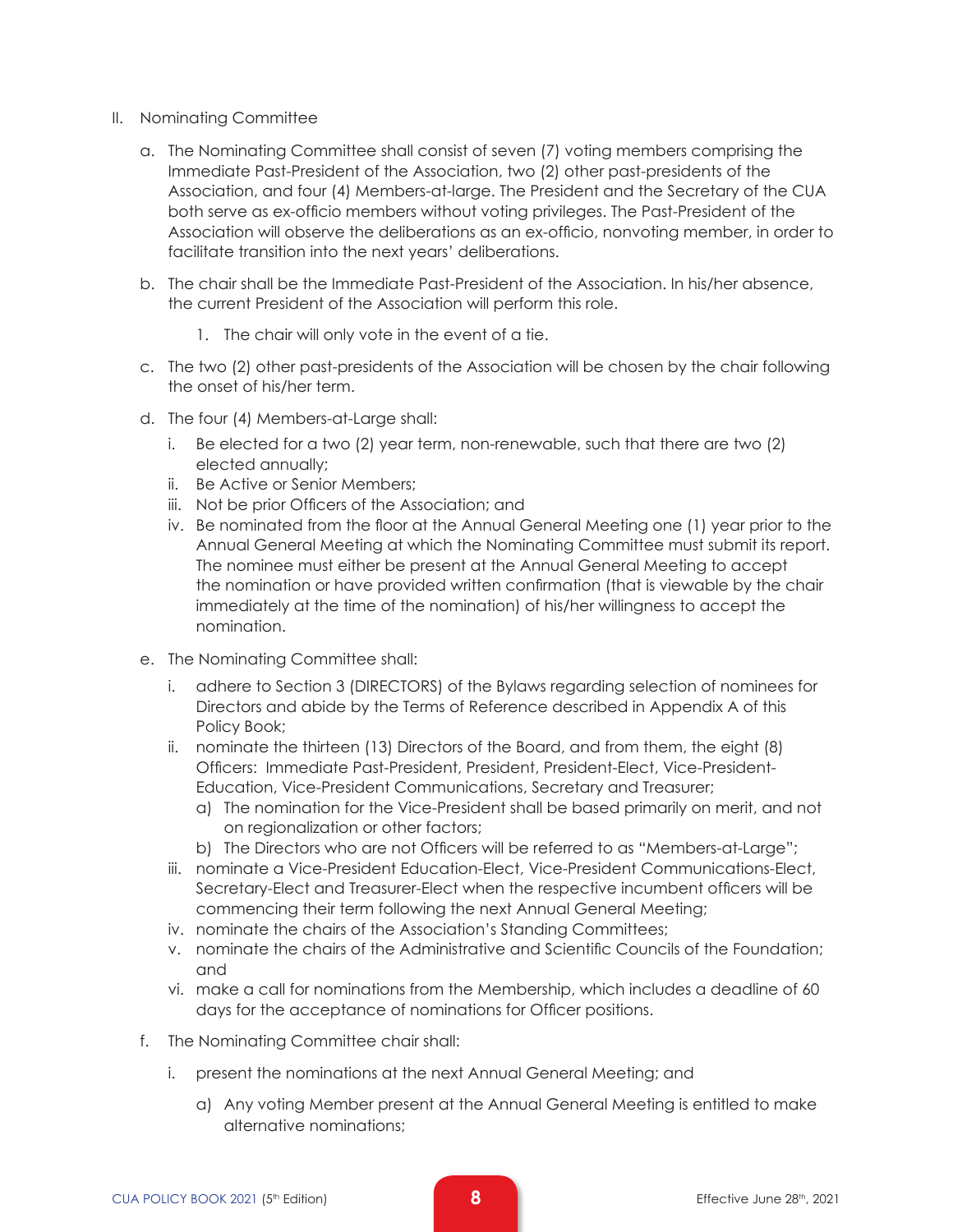- ii. Additional nominations for Officer positions will only be accepted if the name(s) had previously been brought forward to the Nominating Committee prior to the previously announced deadline. No further nominations will be considered after this date;
	- b. at the end of his/her term, update and provide the summary list of the nominations proposed by the Committee in previous years to the incoming chair (that is, the incoming Immediate Past-President of the Association).
- III. Finance Committee
	- a. The Finance Committee shall consist of the President, the President-Elect, the Vice-President Education, the Vice-President Communications, the Treasurer, the chair of the Community Urology Committee, the Secretary of the Association, and the chair of the Administrative Council of the Foundation.
	- b. The chair shall be the Treasurer of the Association.
	- c. The Finance Committee shall meet semi-annually, prior to each semi-annual Board Meeting.
	- d. The chair shall submit a semi-annual report in writing to the Board and shall report to the Members annually at the Annual General Meeting.
	- e. The purpose of the Finance Committee shall be:
		- i. to develop short and long term financial plans for the Association for submission to the Board;
		- ii. to review current financial statements;
		- iii. to review portfolio investments and their asset mixes, including the CUASF;
		- iv. do performance evaluation(s) of the investment advisors;
		- v. to maintain an investment policy;
		- vi. develop an operating cash reserve policy to be reviewed on a regular basis;
		- vii. to review and propose annual membership fees;
		- viii. to discuss future projections of the Association; and
		- ix. to propose allocation of any surplus.

As a not-for-profit entity, the CUA complies with the Canadian Revenue Agency. As such, it declares all revenue and expenses of its business activities and cannot hold any type of "trust accounts" on behalf of its Members.

IV. Health Policy Committee (HPC)

- a. The HPC shall consist of a chair, who shall be elected to a four (4) year term nonrenewable
- b. Voting members will include:
	- i. Chair or designate from the Canadian Council of University Urology Chairs (CCUUC);
	- ii. Chair or designate from the Community Urology Committee;
	- iii. Representative from the Provincial Urology Section Group;
	- iv. Secretary of the CUA;
	- v. Five (5) Members-at-Large (MALs) will be -appointed and will serve a 3 year term;
	- vi. The CUA President or designate will serve ex officio;
	- vii. CUA representative to the National Specialty Society.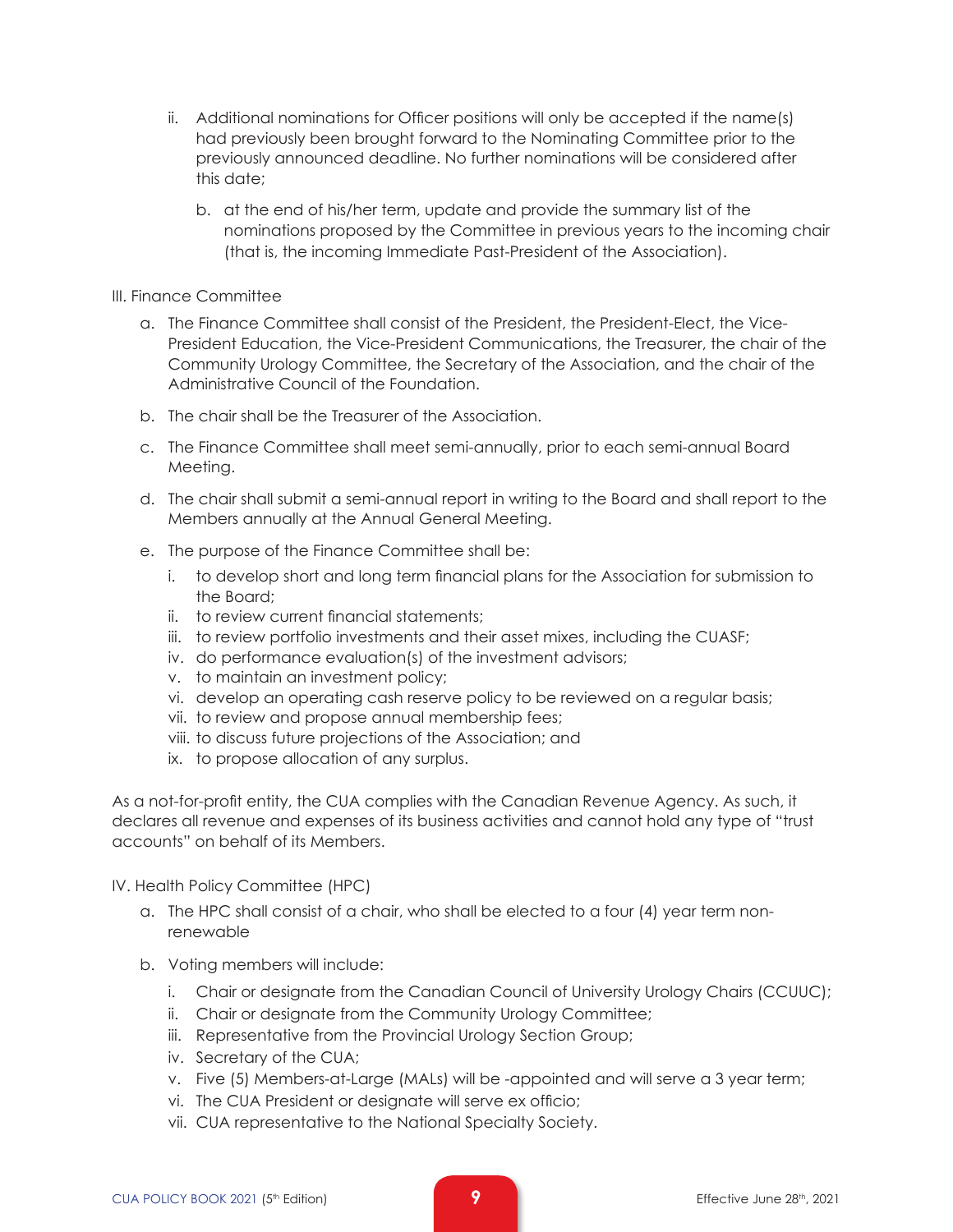c. The HPC shall concern itself with economic issues associated with the practice of urology throughout Canada, in both community and academic settings.

Specific areas of focus may include:

- i. Ongoing tracking of urology work-force needs;
- ii. Sharing of information related to fee schedules, fee negotiations, alternate funding plans, income caps between the provinces;
- iii. Ongoing tracking of patient wait-times for urological care;
- iv. Studying the financial impact of new technology;
- v. Monitoring resource utilization across the country including operating room time, bed closures, access to diagnostic testing and other specialist referrals.
- d. The HPC shall meet a minimum of twice yearly. A face-to-face meeting at the CUA annual meeting and a winter teleconference will occur. Additional teleconferences maybe called at the discretion of the chair.
- e. The HPC chair will submit a written report to the CUA Board semi-annually (for both the winter and summer board meetings). The chair may also be called to present to the entire membership at the Annual General Meeting at the request of the Board.
- V. Post-graduate Training Committee (PGTC)
	- a. The PGTC shall have identical membership to the Royal College of Physicians and Surgeons of Canada (RCPSC) Specialty Committee for Urology. It shall consist of the Program Directors of all residency education programs in Urology in Canada, the representatives of the five (5) Regions of the RCPSC, the chair of the Examination Board in Urology of the RCPSC (who is an ex officio member) and a representative community-based practicing urologist.
	- b. The chair of the PGTC will be selected according to the process for selection of Specialty Committee chairs of the RCPSC.
	- c. The PGTC will meet semi-annually; once at the time of the Annual meeting and at least once by teleconference or face to face, at the call of the chair.
	- d. The PGTC will have a nucleus group of representatives of the five (5) Regional Advisory Committees of the Royal College of Physicians and Surgeons of Canada and the community-based member, to be chaired by the chair of the Post-graduate Training Committee.
	- e. The PGTC shall study the Canadian standards of education and training most suitable for the development of urologists and shall act for the Association in collaboration with the RCPSC for the establishment of objectives of training, specialty training requirements, standards of accreditation, and examination requirements and other educational issues related to residency and other post-graduate education in Urology in Canada.
	- f. The PGT chair shall:
		- i. submit a written report and present to the Board semi-annually; and
		- ii. present to the Membership at the Annual General Meeting upon request of the Board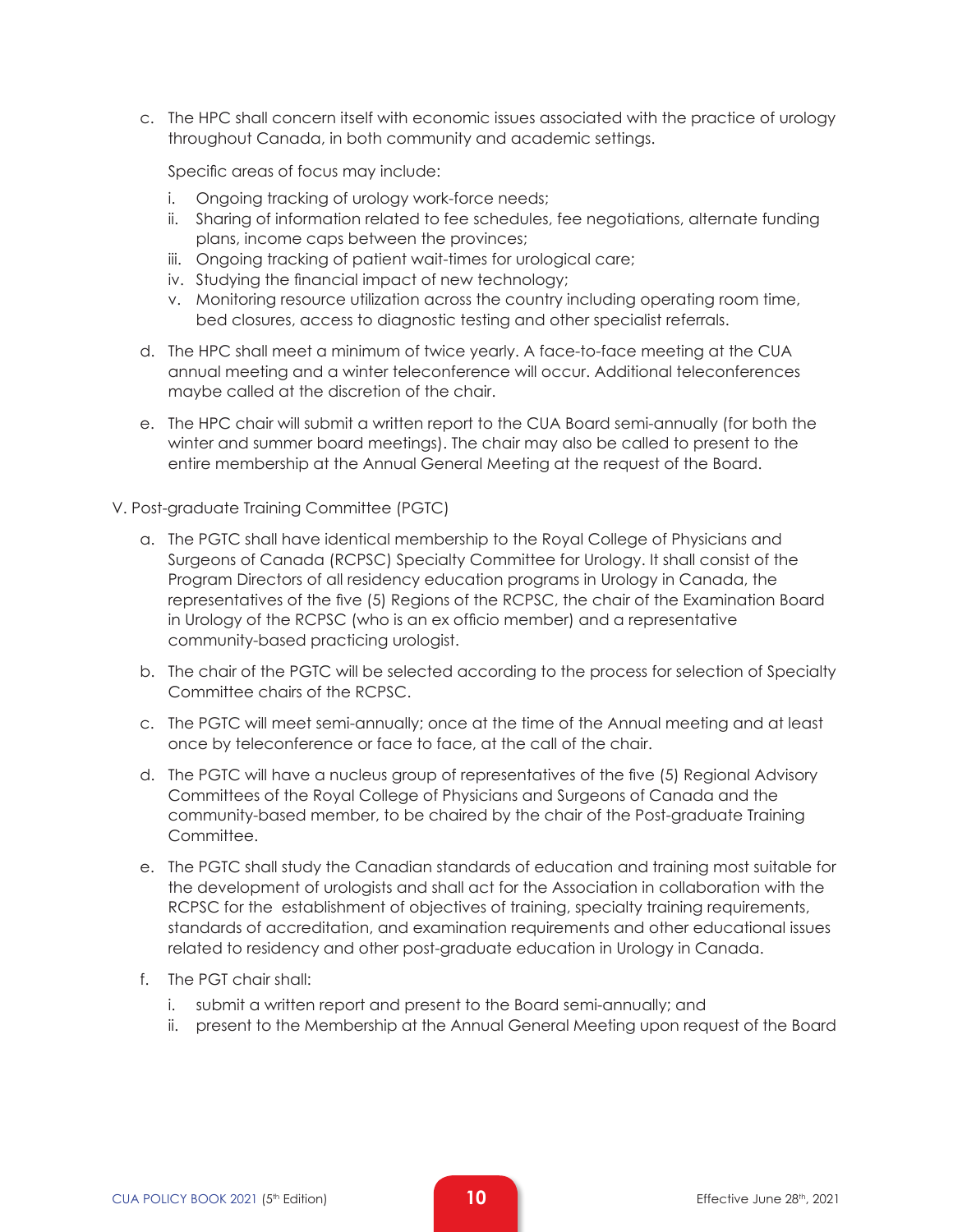VI. History Committee (the Historian)

- a. The History Committee chair shall be elected annually by the Voting Members; and shall be eligible for re-nomination and re-election annually, not exceeding five (5) terms unless such further term or terms of office is approved by a resolution at an Annual Meeting.
- b. The Historian may appoint other voting Members to assist him with his/her duties.
- c. The chair, in consultation with the Board; shall:
	- i. maintain in good order and safe keeping the past records of the Association;
	- ii. retain and periodically exhibit such memorabilia as are the property of the Association;
	- iii. deliver or arrange presentations of an historical nature as may be of interest to the Association upon request;
	- iv. submit a written report and present to the Board semi-annually; and
	- v. present to the Membership at the Annual General Meeting upon request of the Board.

#### VII. Awards Committee

- a. The Awards Committee shall consist of the Vice-President, Secretary, President of the Association, and two (2) Members-at-large who will be elected at the Annual General Meeting.
- b. The two (2) Members-at-large shall:
	- i. be elected for a one (1) year term, non-renewable, such that there are two (2) elected annually;
	- ii. be Active or Senior Members; and
	- iii. be nominated from the floor at the Annual General Meeting.
		- a) The nominee must either be present at the Annual General Meeting to accept the nomination or have provided written confirmation (that is viewable by the chair immediately at the time of the nomination) of his/her willingness to accept the nomination.
- c. The chair will be the Vice-President of the Association.
	- i. The chair shall only vote in the event of a tie.
- d. The Awards Committee shall determine the recipient of any award as may be authorized by the Board.
- e. The Awards Committee chair shall report to the Board semi-annually.

#### CUA AWARDS

- a. The CUA Lifetime Achievement Award is:
	- i. an award that honours outstanding contributions made to Canadian urology and/or the Association over the course of one's career;
	- ii. conferred at the sole discretion of the Awards Committee;
	- iii. not necessarily presented annually;
	- iv. to be presented to the recipient or their representative, at the President's Banquet; and
	- v. at the discretion of the Awards Committee, the recipient or his/her family may be notified of the award in advance of the President's Banquet.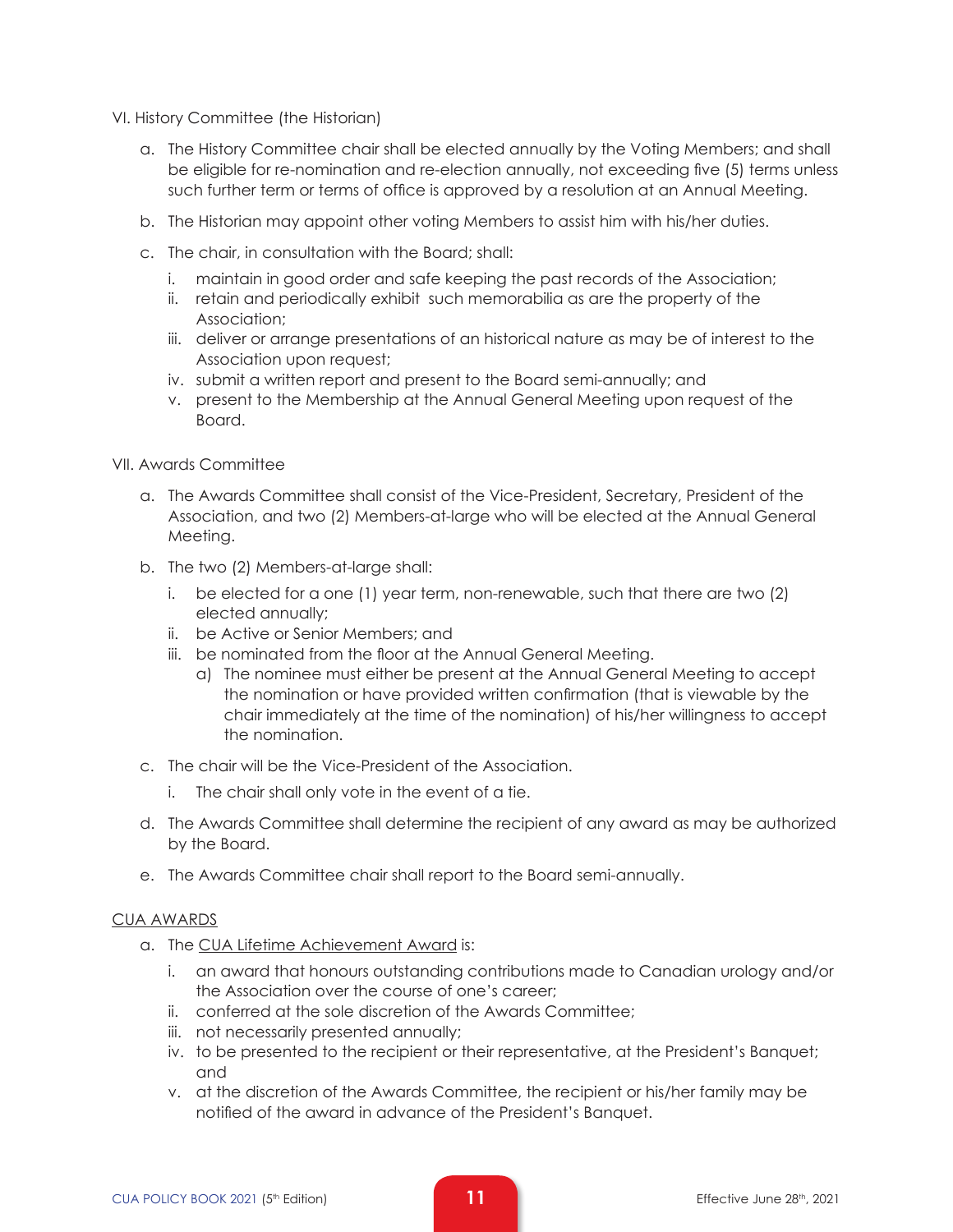- b. The CUA Award of Merit is:
	- i. a service award that recognizes an impactful contribution to the CUA;
	- ii. not necessarily presented annually, reserving it for exceptional circumstances;
	- iii. approved by the Board;
	- iv. to be presented to the recipient, or their representative, at the President's Banquet; and
	- v. at the discretion of the Awards Committee, the recipient or his/her family may be notified of the award in advance of the President's Banquet.
- c. The CUA Presidential Citation is:
	- i. an award that recognizes a singularly outstanding contribution by an individual in support of the CUA's mission;
	- ii. may be conferred on a CUA Corporate Office staff member, CUA member in any category or an individual contracted to support the CUA's activities;
	- iii. nominated at the discretion of the incumbent CUA President;
	- iv. nomination reviewed and conferred by the Awards Committee;
	- v. not necessarily presented annually, but to be based upon a particularly impactful effort in support of the CUA's vision;
	- vi. to be presented to the recipient, at the President's Banquet;
	- vii. the recipient would be notified of the award prior to the time of presentation.
- d. Honorary Membership is:
	- i. an honour granted to a physician who:
		- a. is renowned for their contributions to the practice of urology; and
		- b. has a relationship with the CUA such that they would be honoured by its receipt.
	- ii. not necessarily presented annually;
	- iii. approved by the Board;
	- iv. presented during the Scientific Program of the Annual Meeting, usually at the time of the proposed Honorary Member's presentation; and
	- v. at the discretion of the Awards Committee, the recipient or his/her family may be notified of the award prior to the presentation during the Scientific Program of the Annual Meeting.

#### VIII. Scientific Program Committee (Sci Pro Committee)

- a. The Scientific Program Committee shall consist of a chair or two (2) co-chairs, the CPD chair, the CommUC chair, the Sci Pro Committee chair(s) of the next subsequent Annual Meeting, one (1) Sci Pro Committee chair of the most recent Annual Meeting, and voting members appointed by the chair.
- b. Membership of the Scientific Program Committee shall take into consideration regional representation as well as subspecialty expertise, and have at least on communityfocused urologist.
- c. The chair(s) shall be appointed by the President-Elect for a term that extends from the date of appointment until one year after the relevant Annual Meeting.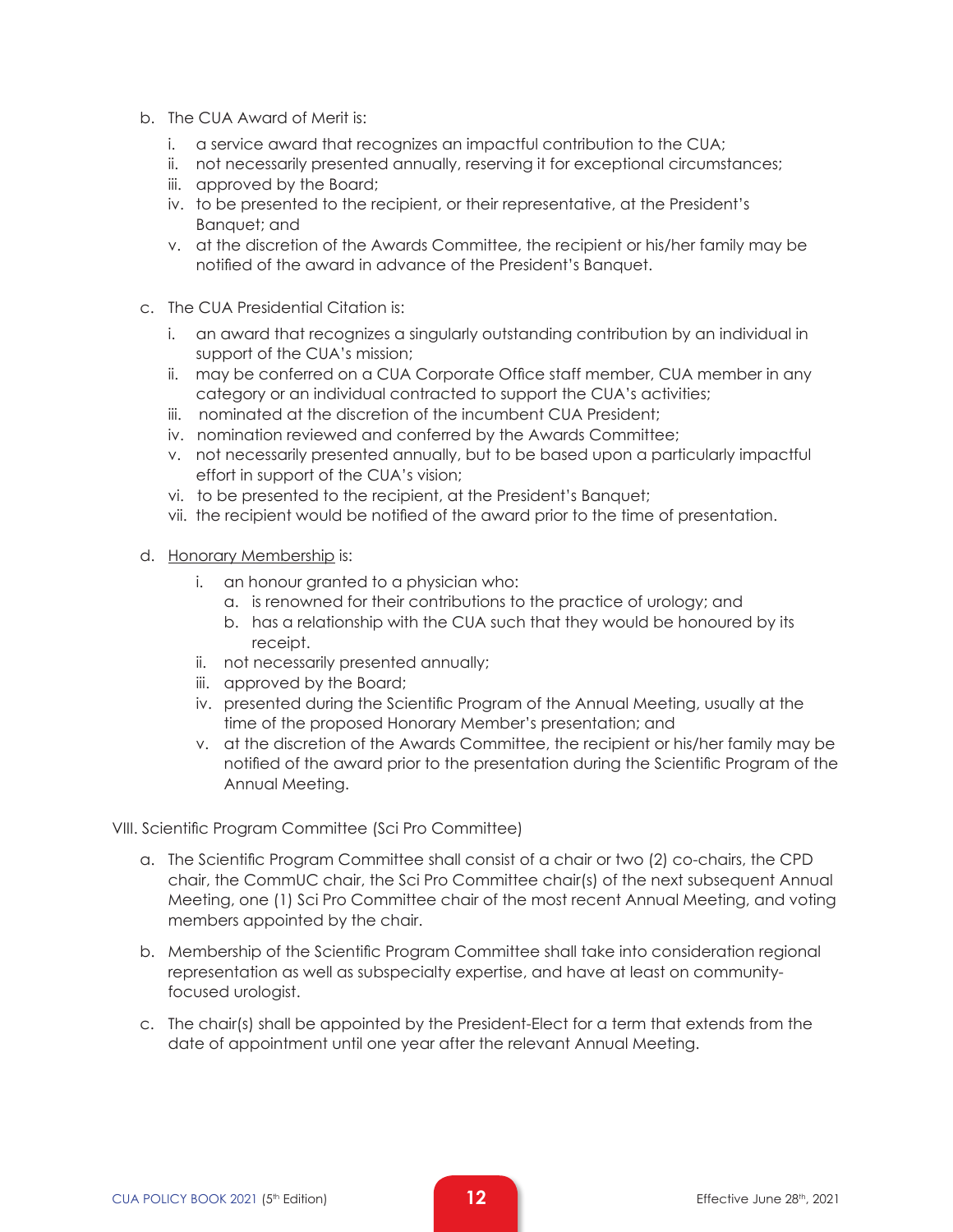- d. The Scientific Program Committee shall:
	- i Arrange the scientific program for the Annual Meeting to be held in the year during which such President-Elect is President;
	- ii Meet at the time of the winter Board meeting; and
	- iii Determine the recipients of the Prize Manuscript Awards.
		- a) There will be up to two (2) prize manuscript presentations at each scientific meeting; one (1) on a basic science subject and one (1) on a clinical subject related to urology.
		- b) The prize manuscripts will be selected from the submissions for each annual scientific program. Following the selection process, all applicants will be released from any restrictions regarding manuscript presentation or submission.
		- c) The manuscript's abstract must be accepted for presentation at the Annual meeting in order to be eligible.
		- d) The clinical prize is open to:
			- 1. any Candidate Member of the Association who is currently in a residency or fellowship program.
		- e) The basic science prize is open to:
			- 1. any Candidate Member of the Association who is currently in a residency or fellowship program; or a student enrolled in a Canadian University who does not qualify for CUA Candidate Membership.
		- f) The applicant, if awarded, must be available to present their research in person during the scientific program.
		- g) The applicant must be the first author of the manuscript.
		- h) The manuscript shall not have been previously submitted for publication or awarded a prize. Authors will be required to submit a letter stating that they have not, and will not, submit the paper for publication, nor have they received any other prize for the manuscript in question, if they wish to be considered for this prize. Following completion of the selection process, all applicants will be released of any restrictions regarding manuscript submission for publication and will be notified of same.
		- i) The prize value will be determined annually in discussion with the Office of Education prior to promotion. An example would be complimentary meeting registration and a one night complimentary stay at one of the conference hotels.
	- e. The Scientific Program Committee chair(s) shall:
		- i. report to the Board at the winter Board meeting;
		- ii. be a member(s) of the following Standing Committees from the date of appointment until one year after the Annual meeting which they arrange: a) Scientific Program Committee; and
			- b) Annual Meeting Planning Committee (AMPC).

Of note: when there were two (2) Sci Pro Committee chairs for any given year, only one (1) of them will serve on the Sci Pro Committee and AMPC as the "Sci Pro Committee chair of the most recent Annual Meeting".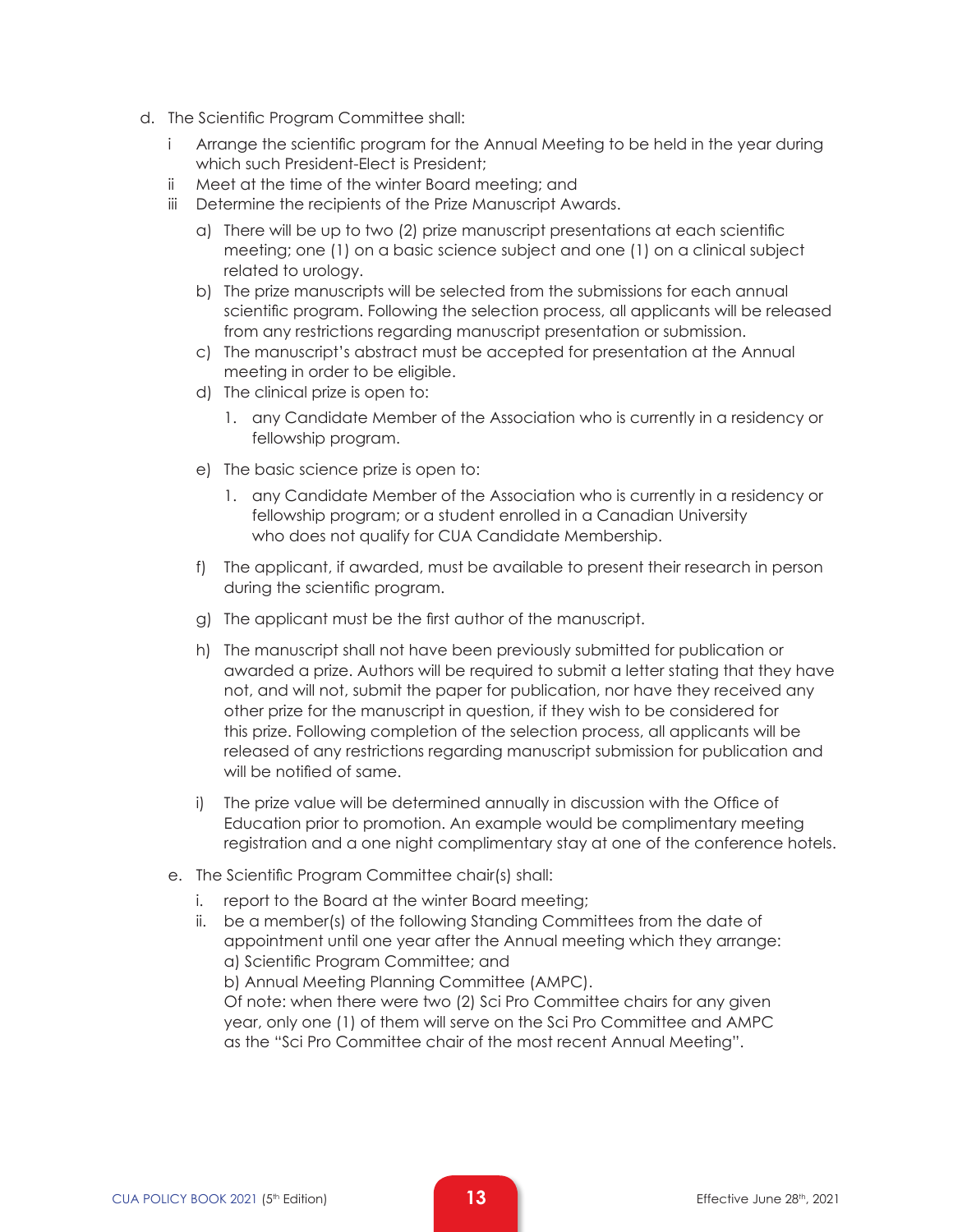- IX. Local Organizing Committee (LOC)
	- a. The LOC shall consist of one (1) or two (2) local arrangement liaisons appointed by the President-Elect.
	- b. The LOC liaison(s) shall be appointed by the President-Elect for a term that extends from the date of appointment until one year after the relevant Annual Meeting.
	- c. The LOC liaison(s) shall:
		- i. advise the Corporate Office regarding arrangements for the Annual Meeting to be held in the year during which the appointing President-Elect is President;
		- ii. report to the Board at the winter Board meeting held the year of the relevant Annual Meeting; and
		- iii. be a member of the Annual Meeting Planning Committee (term extends from the time of appointment until one year after the relevant Annual Meeting).
			- a. Of note: when there are two (2) liaisons for any given year, only one (1) of them will serve on the AMPC as the "LOC liaison of the most recent Annual Meeting".
- X. Guidelines Committee
	- a. The Guidelines Committee shall consist of a chair and a minimum of 6 (six) to a maximum of 8 (eight) members. The chair will be elected by the voting members of the Association for a 4 year term. Upon completion of that term, the chair will remain in a past-chair capacity for a 1 year period (until the next summer board meeting).
	- b. Members will be selected by the chair for a 2 (two) year term and selected based on their interest in guideline development, clinical epidemiology and outcomes research. Both community and academic urologists will be considered, and whenever possible geographic and sub-specialty diversity will be sought. The Associate Editor(s) of the CUAJ will participate in an ex officio capacity.
	- c. The chair shall:
		- i. submit a written report and present to the Board semi-annually;
		- ii. present to the Membership at the Annual General Meeting upon request of the Board;
		- iii. in collaboration with the VP Communications, keep and update an "Operations Manual" for the Guidelines Committee;
		- iv. choose one member of the Guidelines Committee to serve as a liaison to each guideline development team;
		- v. ensure the Guidelines page on the CUA website is up to date;
		- vi. Liaise with the CUAJ Managing Editor to update the guideline tracker and develop a yearly plan for guideline publication.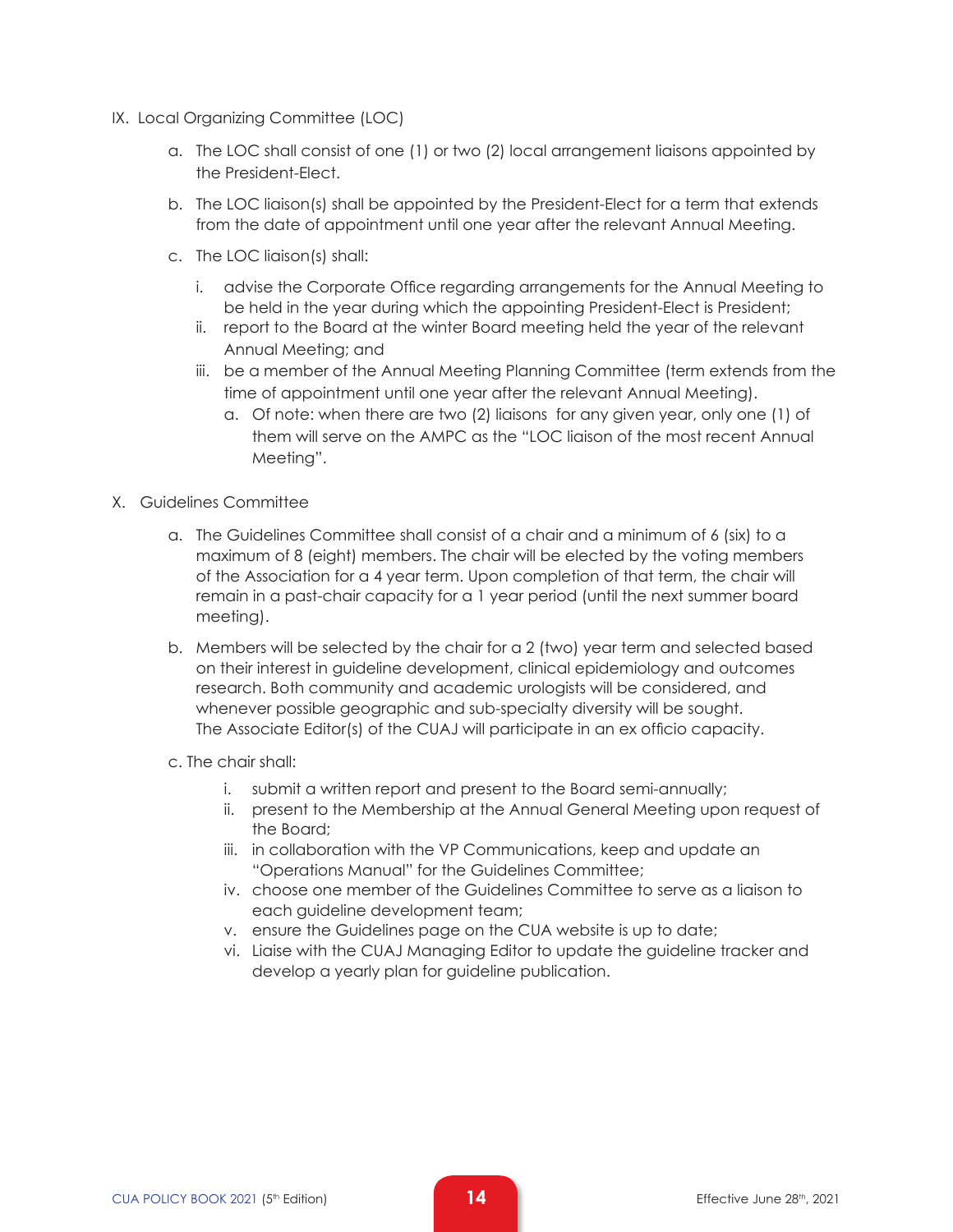- c. The Guidelines Committee shall:
	- i. produce comprehensive clinical practice guidelines on current urological practice;
	- ii. produce shorter, more focused best practice reports;
	- iii. review and update previously issued guidelines and best practice reports every 5 years or sooner should relevant new evidence become available;
	- iv. select newly released guidelines or best practice reports for presentation at the CUA Annual Meeting;
	- v. adhere to a process of guideline creation and revision to include:
		- a) Selection of topics of interest to the Membership;
		- b) Review of available evidence-based literature;
		- c) Declaration of authorship the first author on guidelines and best practice reports should be a CUA Member and a recognized content expert on the topic;
		- d) Alert to potential conflicts of interest of authors;
		- e) Publication and promulgation of the guidelines and best practice reports.
	- vii. Meet in-person at least once annually and by teleconference on a quarterly basis.
- XI. Continuing Professional Development Committee (CPD Committee)
	- a. The CPD Committee shall consist of a chair, the CommUC chair, and voting members, in active practice, as selected by the chair.
	- b. The chair shall be elected annually by the voting Members of the Association. He/she shall be eligible for re-election annually not exceeding four (4) terms.
	- c. The membership of the CPD Committee should represent a broad level of urological expertise. The size of the committee is at the discretion of the chair, based on both the extent of expertise required and the number of requests for accreditation.
	- d. The CPD committee chair shall:
		- i. serve as a member of the Sci Pro Committee;
		- ii. submit a written report and present to the Board semi-annually; and
		- iii. present to the Membership at the Annual General Meeting upon request by the Board.
	- e. The CPD committee shall:
		- i. provide accreditation with the Royal College of Physicians and Surgeons of Canada Maintenance of Certification Program for group learning activities that are held in Canada;
		- ii. provide liaison with the Office of Professional Development at the Royal College of Physicians and Surgeons of Canada;
		- iii. provide assistance to the Office of Education in carrying out Needs Assessments on behalf of the members; and
		- iv. meet at the time of the Annual Meeting. Additional meetings may be held at the expense of the Association if mandated by the Board.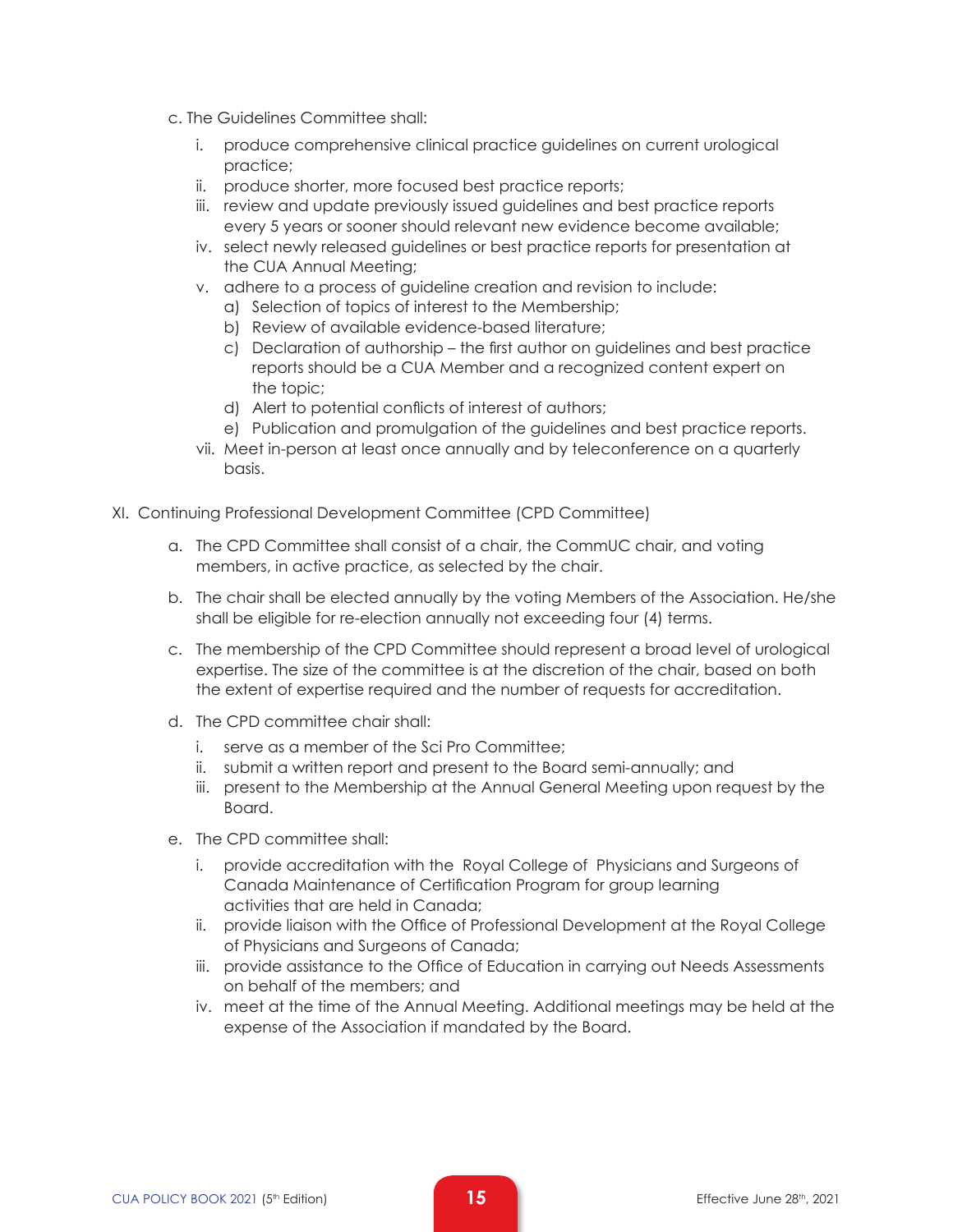#### XII. Endorsement Committee

- a. The Endorsement Committee shall consist of the President, the Immediate Past-President, the President-Elect, the Vice-President, the Treasurer, the Secretary, the Vice-President Education and the Vice-President Communications.
- b. The chair shall be the Immediate Past-President of the Association.
- c. The Endorsement Committee shall meet by teleconference annually prior to the summer Board meeting. All ongoing endorsements will be reviewed at this meeting, and if approved will be renewed for a period of one (1) year starting July 1.
- d. The Endorsement Committee shall be responsible for use of the Association logo, review new applications from third parties seeking endorsement of educational, research or marketing activities, and provide guidance to the Board and the Association.
- e. The Secretary will keep a log of all Association Endorsements and the coordinates of contact persons for each, and shall make this available to the chair for annual review, or at any other time. Educational activities specifically accredited by the Association through the CPD committee using the Association logo must be included in this log.
- f. Endorsement may start at any time during the year with the approval of the Endorsement Committee by simple majority vote. The chair will notify the party requesting endorsement, in writing, whether endorsement is granted or denied, indicating the term of endorsement and the requirement for annual renewal.
- g. The Secretary will contact the contact persons annually, one (1) month in advance of the Endorsement Committee meeting, to determine whether endorsement renewal is requested.
- h. Endorsement renewal shall be at the sole discretion of the Endorsement Committee.
	- i. The chair shall:
		- a. submit a written report and present to the Board semi-annually.
			- i. The report for the winter Board meeting should include any new endorsements since the last Board meeting;
			- ii. The report for the summer Board meeting should include the log of all current Association endorsements.

XIII. Patient Information Committee (PIC)

- a. The PIC shall consist of a chair and six (6) members who are voting Members in good standing.
- b. The chair shall be elected annually by the voting Members and shall be eligible for re-election annually not exceeding four (4) terms.
- c. The membership of the PIC shall, to the extent practicable, be representative of the Association membership in terms of geography, academic interests, community interests, specific urologic or research expertise and interest in patient education materials.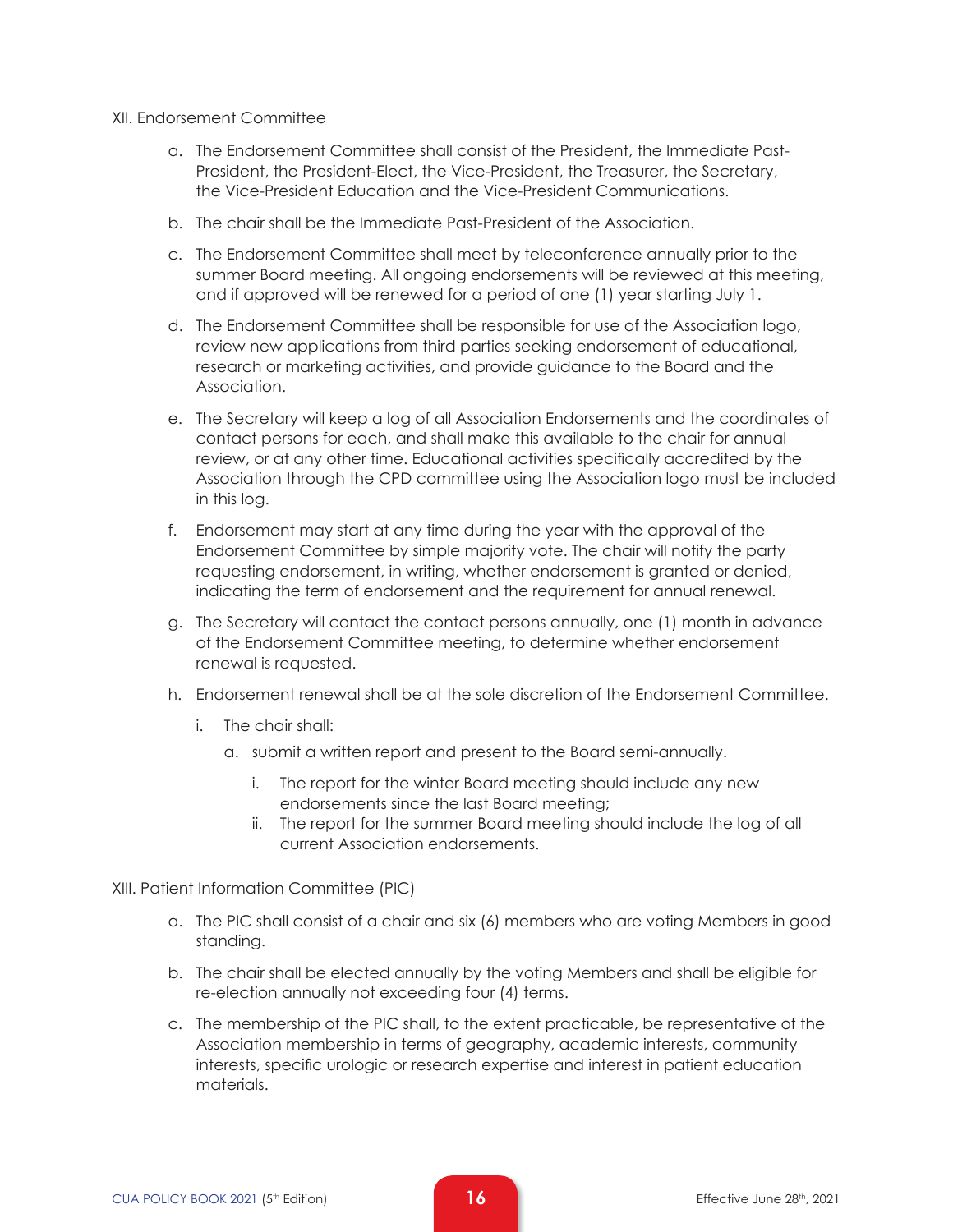- d. The PIC chair shall submit a written report and present to the Board semi-annually
- e. The PIC shall:
	- i. produce educational material on all aspects of urologic practice aimed at the general public and at patients and their families; and
	- ii. meet semi-annually. Additional meetings may be held at the expense of the Association if mandated by the Board.
- XIV. Annual Meeting Planning Committee (AMPC)
	- a. The Annual Meeting Planning Committee shall consist of the Vice-President Education, the President-Elect, the Secretary, and the Local Organizing Committee and Scientific Program Committee chairs of the most recent, upcoming and next subsequent Annual Meetings.
		- i. Of note: When there are two (2) Sci Pro Committee chairs for any given year, only one (1) past chair will serve on the AMPC as the "Sci Pro Committee chair of the most recent Annual Meeting". When there are two (2) LOC chairs for any given year, only one (1) past chair will serve on the AMPC as the "LOC chair of the most recent Annual Meeting"
	- b. The Chair shall be the Vice-President Education.
	- c. The AMPC shall be responsible for the long term planning of the Annual Meeting, including:
		- i. recommending future meeting venues to the Board;
		- ii. recommending to the Board the benefits to be received by Members contributing to the meeting;
		- iii. recommending to the Board the honoraria and benefits to be received by invited speakers at the meeting; and
		- iv. determining the Annual Meeting format (duration, dates and general outline).
- XV. Community Urology Committee (CommUC)
	- a. The Community Urology Committee shall consist of a chair, vice-chair and up to a maximum of 10 voting members (formerly was 5), in active practice, as appointed by the chair.
	- b. The chair shall be elected annually be the voting Members and shall be eligible for re-election annually not exceeding four (4) terms.
	- c. The vice-chair will be selected by the CommUC chair and may serve a total of 4 years in the role. While the vice-chair may eventually assume the chair position, that selection process will follow the current Nomination Committee's practice of soliciting potential candidates from the entire CUA membership, and would require AGM approval.
	- d. The membership of the CommUC shall include at least one (1) member from each of the regions (BC & Territories, Prairies [AB, SK & MB], Ontario, Quebec and Atlantic [NB, NS, PE & NL])
	- e. The CommUC chair shall:
		- i. serve as a member of the Finance Committee
		- ii. serve as a member of the Scientific Program (Sci Pro) Committee;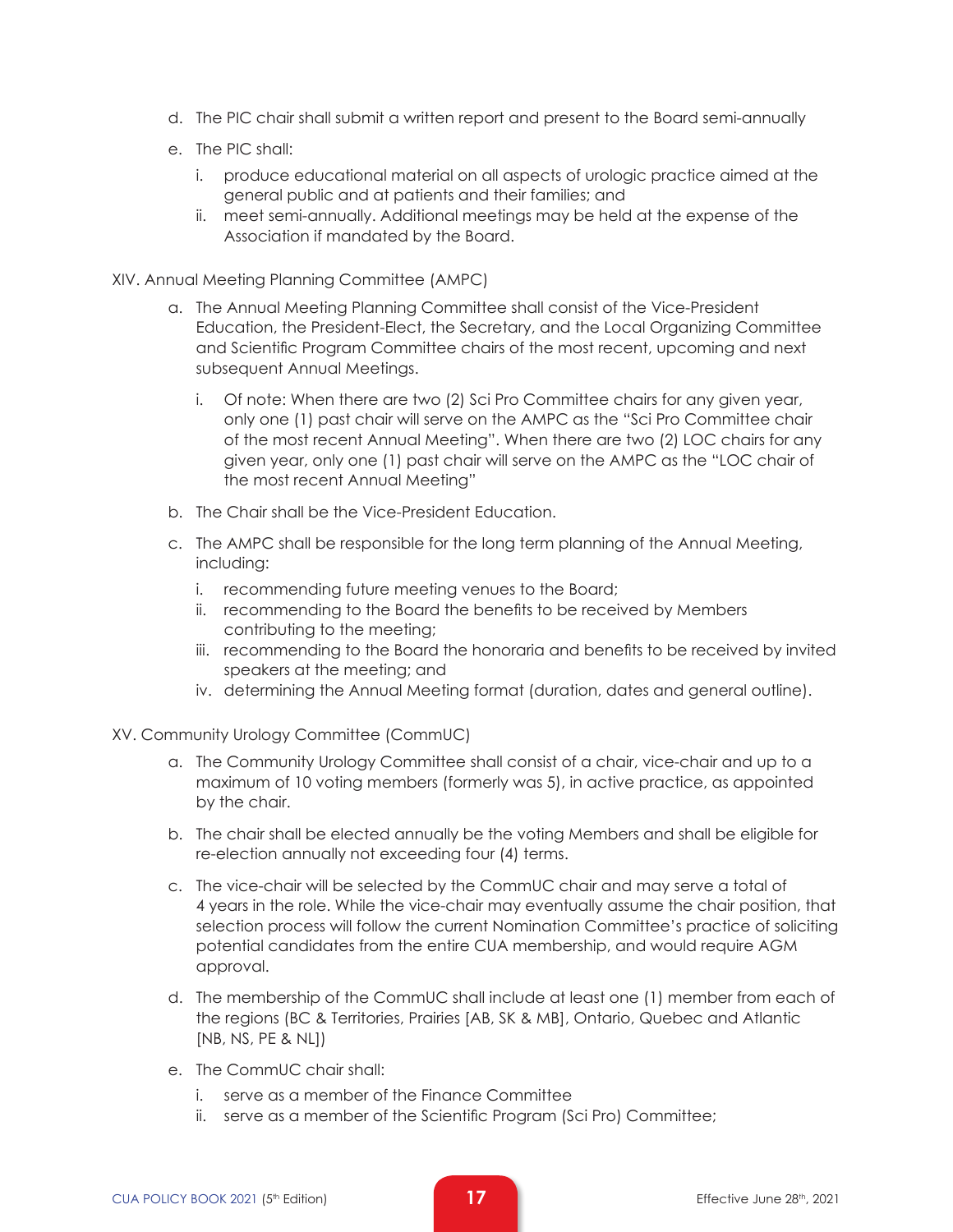- iii. provide input to the Sci Pro Committee to address the identified educational needs of Canadian community urologists;
- iv. serve as a member of the Continuing Professional Development (CPD); and Finance Committees
- v. provide input to the CPD Committee to ensure CPD programs address the identified educational needs of Canadian community urologists;
- vi. submit a written report and present semi-annually to the Board.
- f. The vice-chair of the CommUC shall:
	- i. Assist the chair in the fulfillment of the committee's mandate;
	- ii. Chair committee meetings in the chair's absence;
	- iii. Represent the committee at the CUA Board meeting if the chair is unable to attend.
- g. The CommUC shall:
	- i. identify the education and practice needs of the community urologist, that might be fulfilled by the CUA;
	- ii. provide input on all aspects of urologic practice in Canada from the point of view of the non-academic urologist; and
	- iii. meet semi-annually; once at the time of the Annual Meeting and at least once by teleconference, at the call of the chair.

XVI. Canadian Undergraduate Urology Curriculum (CanUUC) Committee

- a. The CanUUC shall consist of a chair, and a vice-chair and voting members as selected by the chair. The chair shall be elected annually by the voting Members of the Association. The chair shall be eligible for re-election annually, not exceeding four (4) terms.
- b. The membership of the CanUUC committee ideally consists of Urologists involved in Urology undergraduate education from each of the Canadian medical schools with an active undergraduate clerkship program and at least one Candidate Member enrolled in a Canadian Urology Residency Training Program. The length of each member's term will be two (2) years, renewable twice at the discretion of the chair, and will not exceed six (6) years.
- c. The CanUUC committee shall concern itself with:
	- i. performance of a regular needs assessment as it relates to urologic undergraduate education;
	- ii. maintenance of an updated national undergraduate (MD) Urology curriculum, consisting of goals and objectives for Urology education;
	- iv. maintenance of an up-to-date, easily accessible, educational series of key topics within the curriculum with technology support from the Association; and
	- iv. promotion and dissemination of the curriculum nationally with assistance from the Association.
- d. The CanUUC committee shall meet at least annually (face to face or by teleconference). Additional meetings may be held at the expense of the Association with permission of the Board.
- e. The CanUUC committee chair shall:
	- i. submit a written report and present to the Board semi-annually; and
	- ii. present to the Membership at the Annual General Meeting upon request by the Board.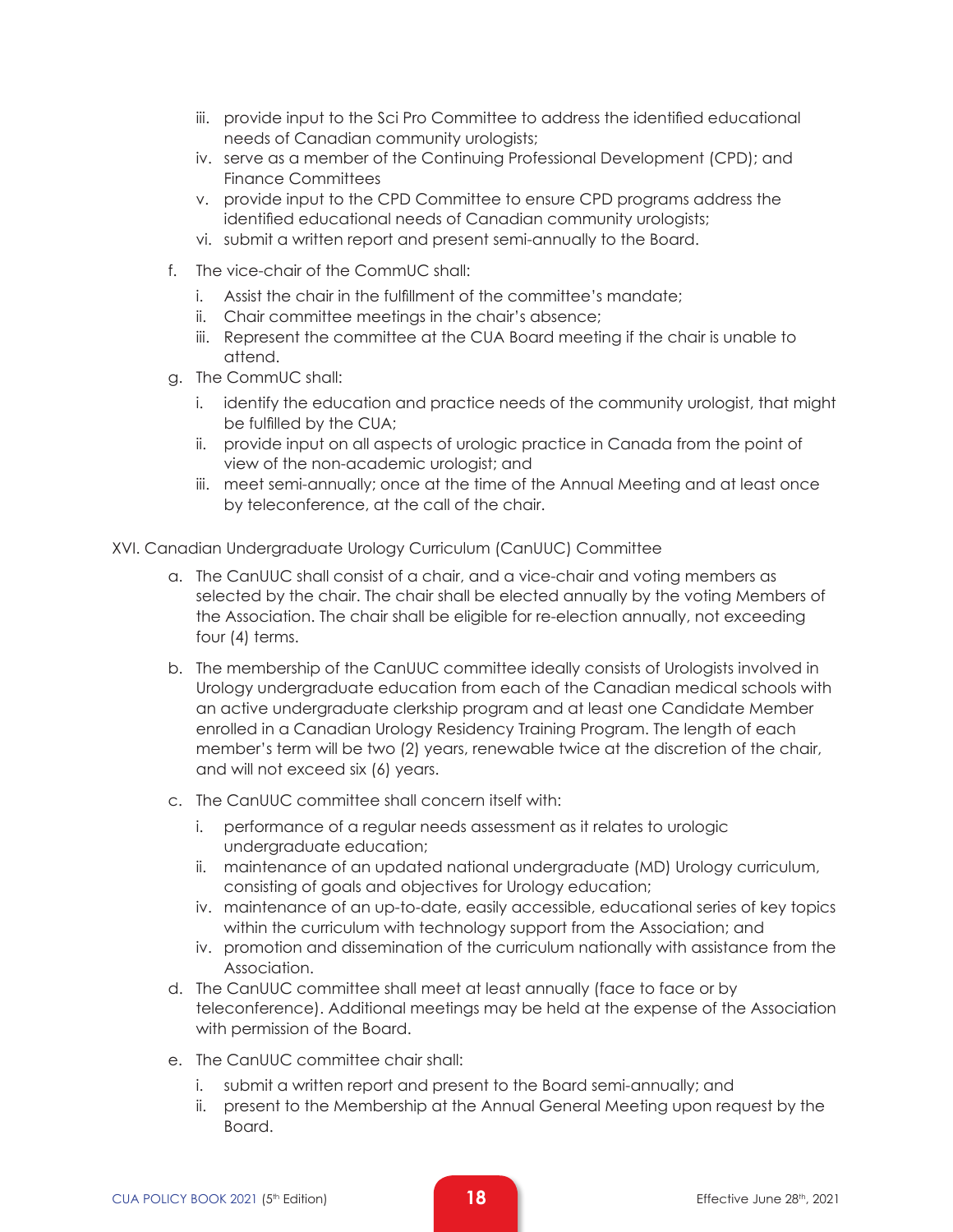- XVII. Resident and Fellow Committee
	- a. The Resident and Fellow Committee shall consist of an Executive Committee comprised of:
		- i. Officers (2);
		- ii. Secretary (2);
		- iii. Members- at-Large (9);

The above listed officers shall be elected/selected by each individual Urology program. The term of the officers shall be one year. The official Officers and Secretary will be elected by the Executive Committee. Optimally, each Canadian urology residency training program should be represented on the committee (13 programs in total).

- b. Active Members of the committee must be Candidate Members in good standing of the Canadian Urological Association (CUA) whether or not they attend the annual meeting.
- c. The Resident and Fellow Committee shall:
	- i. Provide input and liaise with the following specialty committees from a resident's perspective:
		- 1. Post-graduate Training Committee (Specialty Committee);
		- 2. Canadian Undergraduate Urology Curriculum (CanUCC);
		- 3. Healthy Policy Committee.
	- ii. Relay information from CUA to residents and fellows.
	- iii. Relay the educational needs of residents to aid in curriculum development of Canadian Senior Urology Resident Course (CSUR) and other CUA-sponsored learning activities.
	- iv. Maintain a database of Canadian fellowships and career opportunities.
	- v. Liaise with international resident societies.
- d. There will be a member's annual meeting in conjunction with the CUA Annual Meeting.
- e. Additional meetings may be called at the discretion of the Officers in consultation with the Executive Committee.
- f. The Secretary will keep minutes of the meetings, and these will be circulated to the active candidate membership.

# **RELATED TO SECTION 5 OFFICERS RELATED TO 5.2 DESCRIPTION OF OFFICES:**

#### ADDITIONAL DUTIES OF OFFICERS

I. President

The President shall:

- a. see that all orders and resolution of the Board are carried into effect;
- b. call Special Meetings of the Board and Executive Committee when necessary;
- c. be the President of the CUA Scholarship Foundation;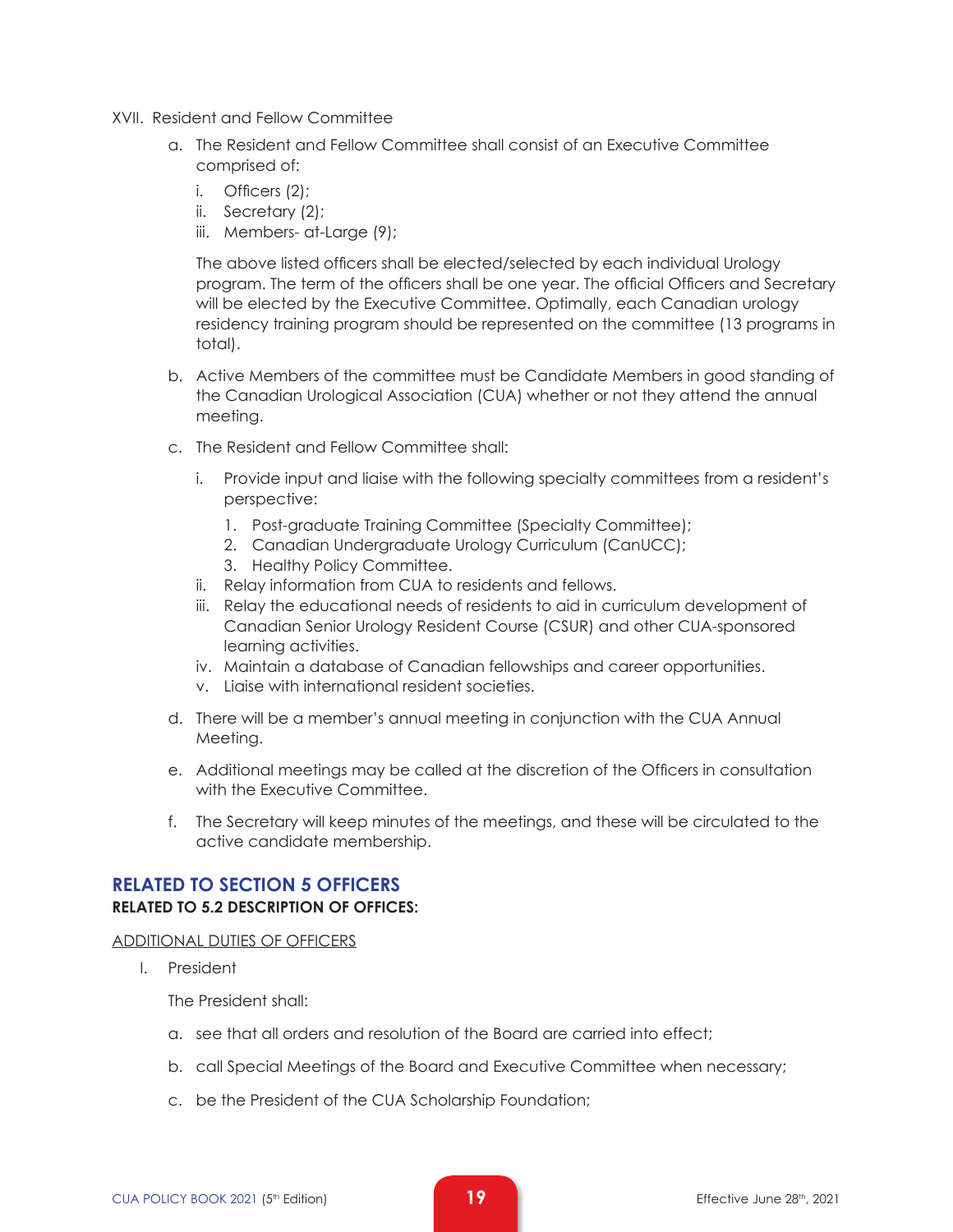- d. be an ex-officio member of all Association Standing Committees;
- e. observe the deliberations of the Nominating Committee in order to facilitate transition into the next year's proceedings of the Nominating Committee; and
- f. be a voting member of the following Standing Committees:
	- i. Bylaws Committee;
	- ii. Finance Committee;
	- iii. Awards Committee; and
	- iv. Endorsement Committee.

#### PRESIDENT TRAVEL POLICY

In order to fulfill the objectives of the Strategic Plan and the Office of Education, there are times when the CUA President will be asked to travel internationally, with the financial support of the CUA. Such travel should be for the purpose of furthering the goals of the CUA, and the President shall present a report to Board of Directors which describes any travel conducted on behalf of the CUA.

The Finance Committee will propose a President travel budget to the Board at the Summer Board Meeting, to be reviewed annually with consideration given to anticipated travel needs and the financial situation of the CUA. Should the President be unable to attend a meeting and another officer of the association attends in the place of the President, the travel funds may be used to cover the expenses of the officer-delegate.

II. President-Elect

The President-Elect shall:

- a. appoint the chair(s) of the Sci Pro Committee for the Annual Meeting to be held when he/she will be President;
- b. at their discretion, appoint the chair(s) of the LOC for the Annual Meeting to be held when he/she will be President;
- c. attend all meetings of the Board;
- d. attend the meetings of the CUA Scholarship Foundation Board (nonvoting capacity); and
- e. be a voting member of the following Standing Committees:
	- i. Bylaws Committee (Chair);
	- ii. Finance Committee;
	- iii. Endorsement Committee; and
	- iv. Annual Meeting Planning Committee.

#### III. Immediate Past-President

The Immediate Past-President shall:

- a. attend all meetings of the Board; and
- b. be a voting member of the following Standing Committees:
	- i. Nominating Committee (Chair);
	- ii. Endorsement Committee (Chair); and
	- iii. Bylaws Committee.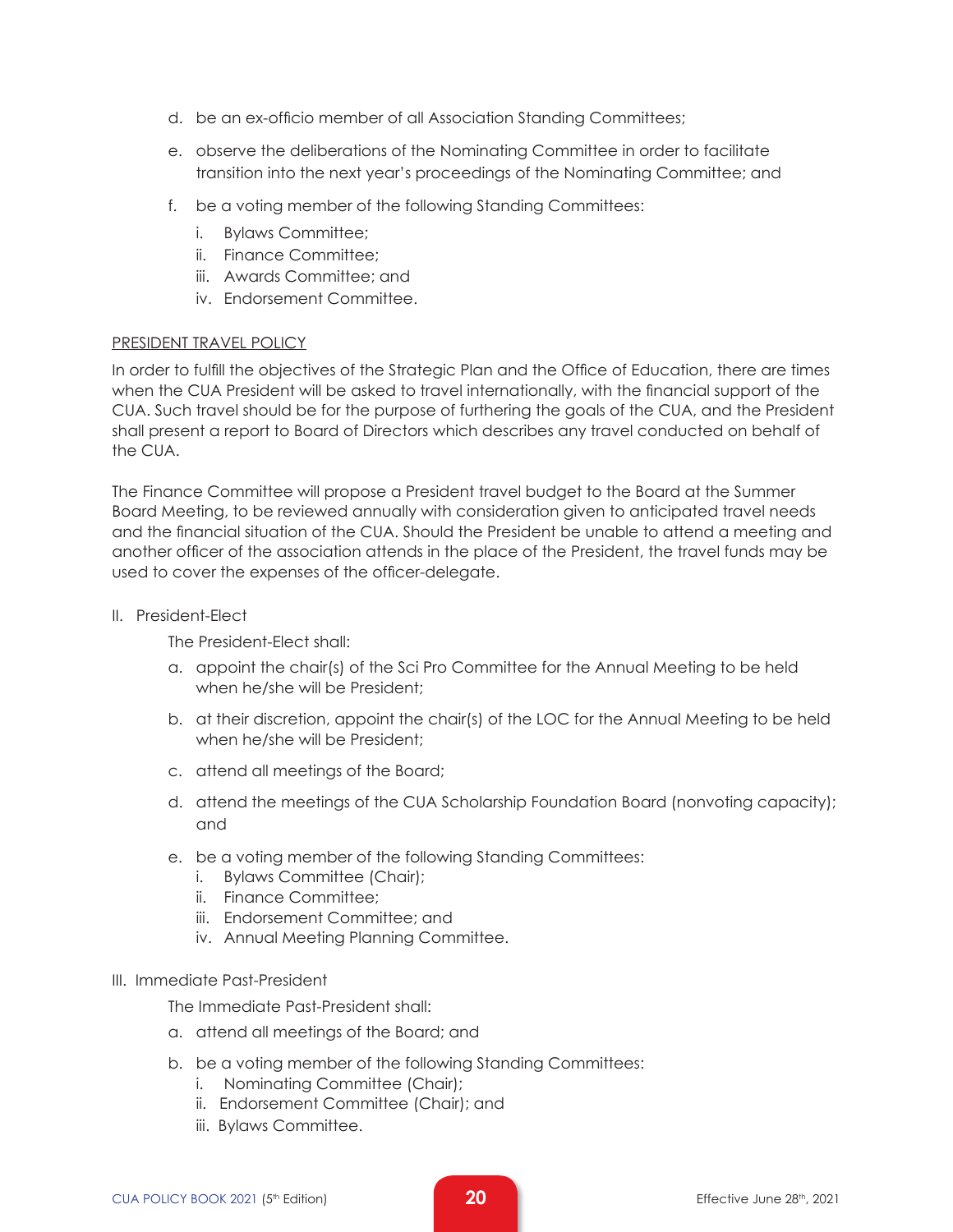#### IV. Vice-President

The Vice-President shall:

- a. attend all meetings of the Board; and
- b. be a voting member of the following Standing Committees:
	- i. Awards Committee (Chair); and
	- ii. Endorsement Committee.

#### V. Vice-President Education

The Vice-President Education shall:

- a. attend all meetings of the Board;
- b. coordinate the activities of the Guidelines, Continuing Professional Development, Postgraduate Training, Community Urology; and Canadian Undergraduate Urology Curriculum committees;
- c. coordinate the scientific, educational and organizational aspects of the Annual Meeting including the activities of the Scientific Program and Local Organizing Committees:
- d. be responsible for scientific and educational relations with affiliated and other societies, including international societies; and
- e. be a voting member of the following Standing Committees:
	- i. Annual Meeting Planning Committee (Chair);
	- ii. Finance Committee; and
	- iii. Endorsement Committee

#### VI. Vice-President Communications

The Vice-President Communications shall:

- a. attend all meetings of the Board;
- b. coordinate communication of the Association's interactions with external media;
- c. shall interact with the following:
	- i. The CUAJ (The VP Communications will oversee operations where the "Editor in Chief" may have a conflict of interest – and report directly to the Executive Committee);
	- ii. Patient Information Committee;
- d. disseminate the products of the Guidelines Committee
- e. coordinate CUA's social media activities
- f. oversee CUA's printed media offerings including Association's Newsletter and Patient Information Materials
- g. be a voting member of the following Standing Committees:
	- i. Finance;
	- ii. Endorsement.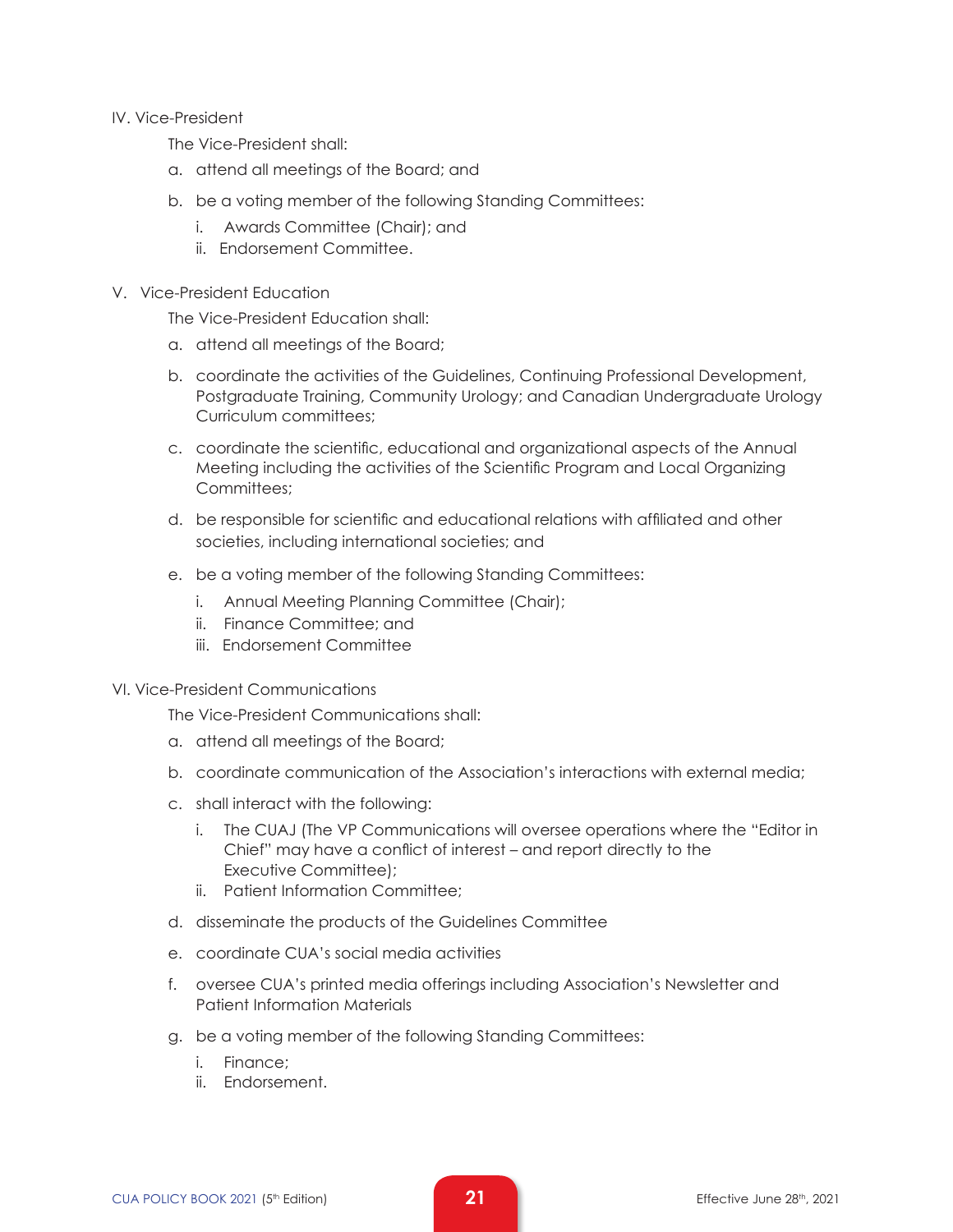VII. Secretary

The Secretary shall:

- a. attend all meetings of the Board;
- b. be an ex-officio member of all Standing Committees;
- c. be a voting member of the following CUA Committees:
	- i. Bylaws
	- ii. Finance
	- iii. Awards
	- iv. Endorsement
	- v. Annual Meeting Planning
	- vi. Health Policy
- d. be the Secretary of the CUA Scholarship Foundation;
- e. coordinate the activities of the Endorsement, Bylaws, Awards Health Policy and History Committees; and
- f. with consultation of the Board, commission the HPC chair with specific tasks.

The Secretary, either individually, or through the Corporate Office, shall:

- g. receive and give prompt attention to correspondence and keep accurate records of same;
- h. obtain records of the proceedings of all CUA Committees so that the Association has a record of all the activities of the Association;
- i. keep an accurate list of Members and applicants for membership;
- j. identify when accurate contact information is missing for Members, either through returned correspondence or through being in arrears. Upon identification of such, reasonable efforts shall be made to obtain accurate contact information. If this is unsuccessful, non-dues paying Members will be identified as having "Lost Contact". If after two (2) years of due diligence to obtain accurate contact information, including four (4) consecutive postings in the semi-annual Newsletter, these Members may be recommended for Removal to the Board at the discretion of the Secretary;
- k. receive applications for membership and refer them when complete to the attention of the Board;
- l. send notices of all meetings of the Board, Executive and Members to the appropriate Members;
- m. keep a file of the letters patent and bylaws;
- n. keep the minutes and all records of each Annual Meeting, Special Meeting, Board Meeting and Executive Meeting;
- o. ensure that the membership roster of the Association is made available to each Member in printed or electronic format;
- p. prepare an application for Active, International, Associate and Candidate membership for approval by the Board;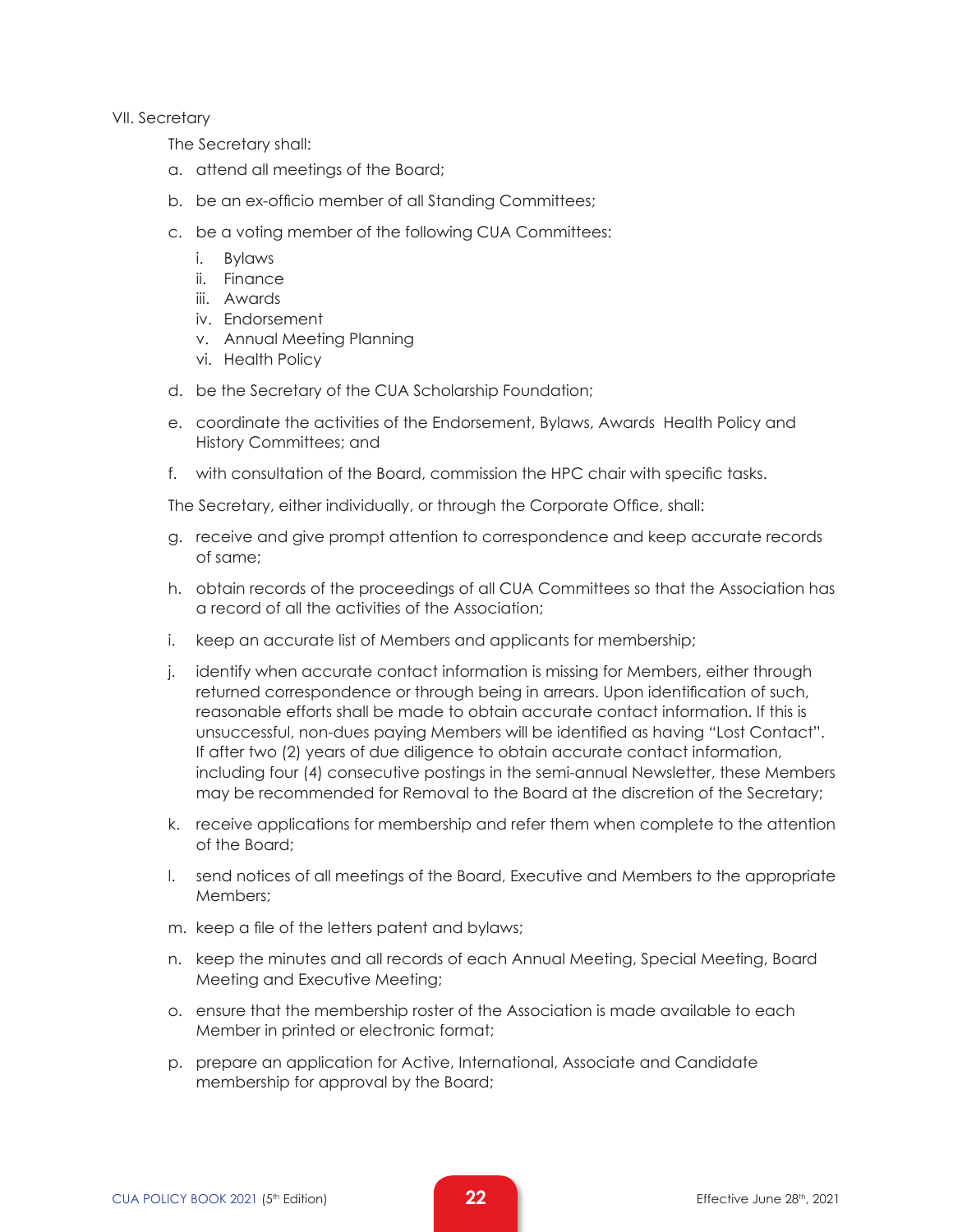- q. send to all dues paying Members each year, invoices for the succeeding year's dues and any assessments levied; on these bills shall be printed such portions or sections of the By- laws and Policy Book which refer to payment of dues and arrears;
- r. prepare a list of Members in arrears and present this list to the Board for its action;
- s. notify a Member who is reprimanded, suspended or expelled; and
- t. be responsible for administrative relations with affiliated and other societies.

#### VIII. Treasurer

The Treasurer shall:

- a. attend all meetings of the Board;
- b. be a member of the following Standing Committees:
	- i. Finance Committee (Chair); and
	- ii. Endorsement Committee.

The Treasurer, either individually, or through the Corporate Office, shall:

- c. keep a cash book, and bank accounts in the name of the Association;
- d. keep a journal, ledger and an alphabetical list of all members showing their financial status with the Association; and
- e. cause to be prepared an annual audit of the Association's books and shall present a certificate of such audit at each Annual Meeting.

#### PROTOCOL FOR INSTALLATION OF EACH PRESIDENT

The following protocol is to be followed for the installation of each President. The Secretary of the Association is to release the collar badge from the outgoing President, and place it on the incoming President, while the following statement is read by the outgoing President. "It is my pleasant duty, on the authority of the Canadian Urological Association membership through its Board, to decorate you with this insignia of the office of President. I command you to wear it on all occasions when you are performing your official duties as President". The Secretary shall place the Past President's medal on the outgoing President while the following statement is read by the President: "It is a pleasure as my first official duty to award you with the Past President's medal, symbolic of the high office you have held in this Association". The President's badge of office is to be worn when he/she presides at a meeting of the Association and at any function where he/she is representing the Association.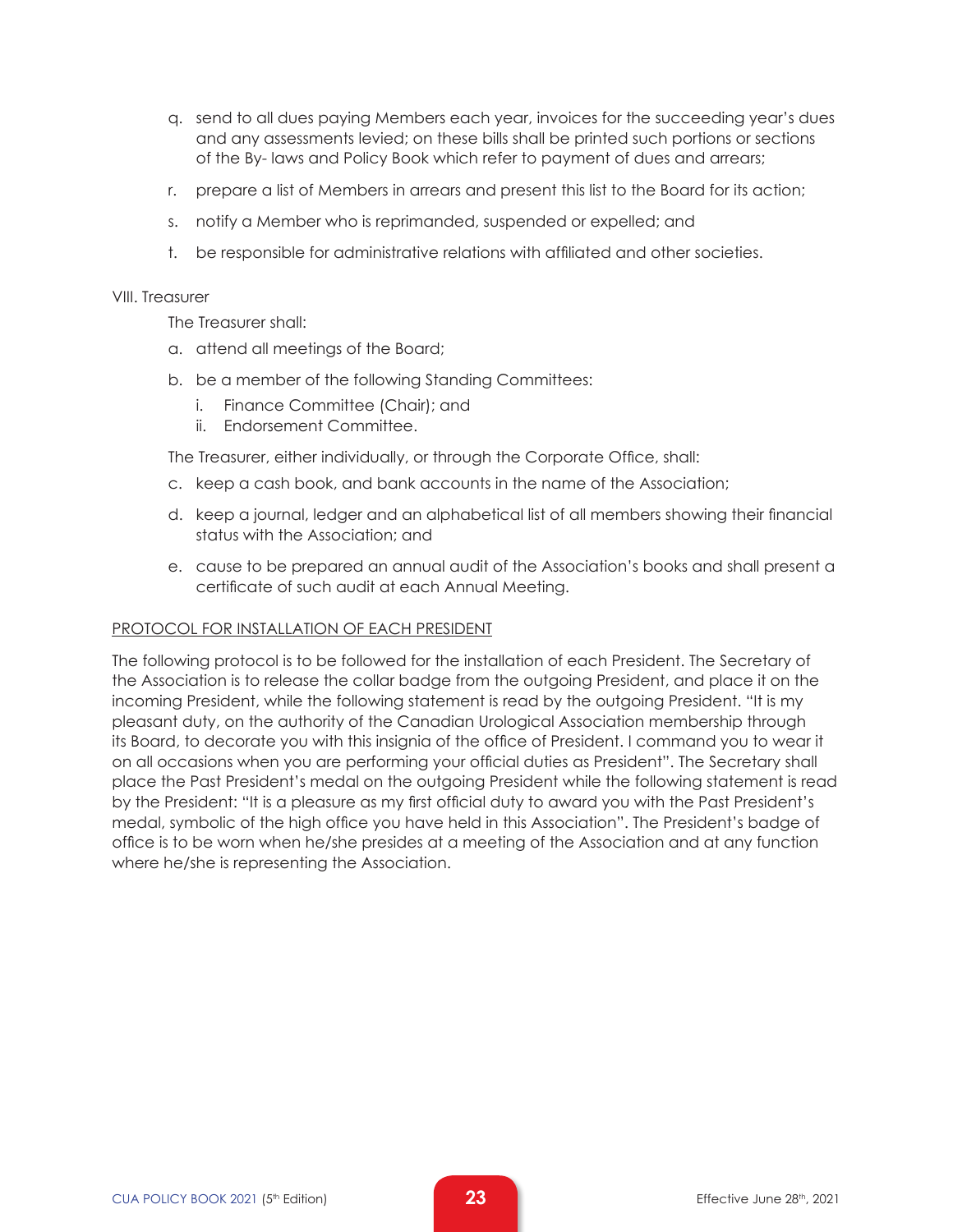#### OFFICERS-ELECT (NON-DIRECTORS)

The Voting Members shall elect a Secretary-Elect, a Treasurer-Elect, Vice-President-Education-Elect and/or a Vice-President-Communications-Elect at an Annual General Meeting which is one (1) year in advance of the incumbent respective Officer's completion of the maximum number of terms of office; or if the voting Members become aware that the respective incumbent Officer does not intend to complete the maximum number of terms of office. The respective Officers-Elect shall not be Officers or Directors of the Association provided that they shall be entitled to receive notice of and to attend meetings of the Board in order to perform their duties provided further that they shall not have the right to vote thereat.

V. Vice-President Education-Elect

The Vice-President Education-Elect shall be elected for a term of one (1) year coinciding with the final year of the incumbent Vice-President Education's term of office or until his/ her successor is appointed. The Vice-President Education-Elect shall:

- a. become familiar with and make arrangements in anticipation of the requirement to take over the Vice-President Education duties including all computerized aspects of the Association which involve the Vice President Education;
- b. become involved and remain current in respect of routine Vice-President Education duties and the Vice-President Education's role in the functioning of the Association and the Board; and
- c. perform Vice-President Education duties if the Vice-President Education is unavailable, provided that such duties shall not be deemed to include the right to be considered an Officer or Director or the right to vote at meetings of the Board.
- VI. Vice-President Communications-Elect

The Vice-President Communications-Elect shall be elected for a term of one (1) year coinciding with the final year of the incumbent Vice-President Communications' term of office or until his/her successor is appointed. The Vice-President Communications-Elect shall:

- a. become familiar with and make arrangements in anticipation of the requirement to take over the Vice-President Communications duties including all computerized aspects of the Association which involve the Vice-President Communications;
- b. become involved and remain current in respectof routine Vice-President Communications duties and the Vice-President Communication's role in the functioning of the Association and the Board; and
- c. perform Vice-President Communications duties if the Vice-President Communications is unavailable, provided that such duties shall not be deemed to include the right to be considered an Officer or Director or the right to vote at meetings of the Board.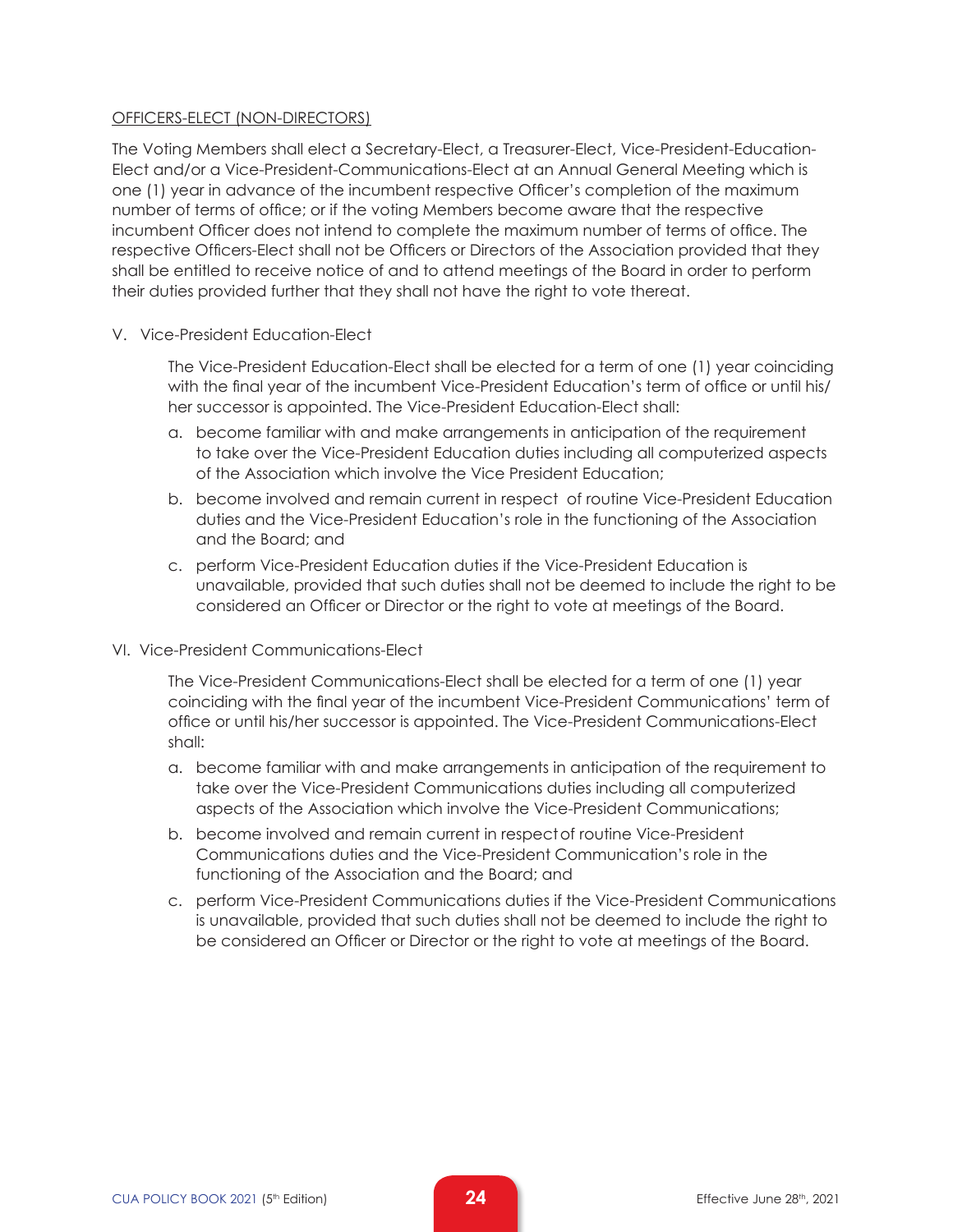#### VII. Secretary-Elect

The Secretary-Elect shall be elected for a term of one (1) year coinciding with the final year of the incumbent Secretary's term of office or until his/her successor is appointed. The Secretary-Elect shall:

- a. become familiar with and make arrangements in anticipation of the requirement to take over the secretarial duties including all computerized aspects of the Association which involve the Secretary;
- b. become involved and remain current in respect of routine secretarial duties including membership recruitment, database updating, correspondence, and the secretarial role in the functioning of the Association and the Board; and
- c. perform secretarial duties if the Secretary is unavailable, provided that such duties shall not be deemed to include the right to be considered an Officer or Director or the right to vote at meetings of the Board.

#### VIII. Treasurer-Elect

The Treasurer-Elect shall be elected for a term of one (1) year coinciding with the final year of the incumbent Treasurer's term of office or until his/hers successor is appointed. The Treasurer-Elect shall:

- a. become familiar with and make arrangements in anticipation of the requirement to take over the Treasurer duties including all computerized aspects of the Association which involve the Treasurer;
- b. become involved and remain current in respect of routine Treasurer duties including membership dues status, corporate sponsors, the Association's financial holdings and the Treasurer's role in the functioning of the Association and the Association's ; and
- c. perform Treasurer duties if the Treasurer is unavailable, provided that such duties shall not be deemed to include the right to be considered an Officer or Director or the right to vote at meetings of the Board.

## **RELATED TO SECTION 7 MEMBERS RELATED TO 7.1 CONDITIONS OF MEMBERSHIP:**

#### APPLICATION FOR MEMBERSHIP

- I. Application for membership must be made on the form provided by the Secretary. Two (2) Members in good standing must endorse an application for Active, International and Associate Membership. For Candidate Membership, proof of enrollment by the Program Director is required. The application must be received by the Secretary fourteen (14) days before the date of the Board Meeting at which the application is to be considered. The presentation of applications received after this date cannot be guaranteed.
- II. New applications and requests for change in membership category shall be investigated by the Secretary. They will then be presented for approval by the Board at the next Board meeting.
- III. Benefits of membership will commence immediately upon the Secretary's approval of the application, and receipt of dues payment if applicable. The applicant shall be formally considered a Member after approval by the Board.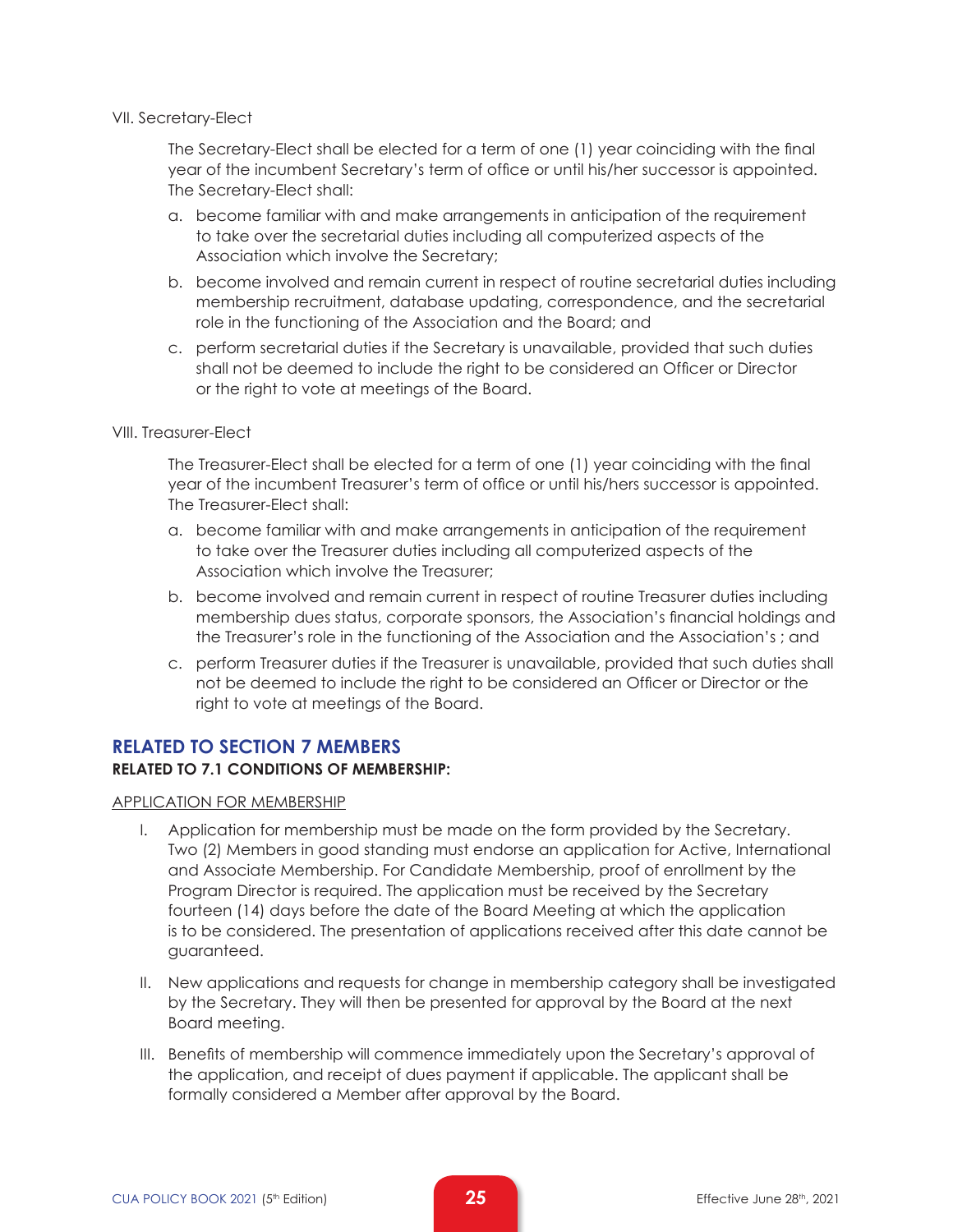IV. The Secretary's membership report at the Annual General Meeting shall include all new membership applications and category transfers approved by the Board since the last Annual General Meeting. It shall also include Members who have been automatically removed or recommended for removal by the Board. Adoption of the Secretary's Membership Report at the Annual General Meeting shall constitute ratification of all membership applications and requests for change in membership category.

#### **RELATED TO 7.2 CLASSES OF MEMBERS:**

#### APPROVAL OF SENIOR MEMBERSHIP

A request for Senior Membership shall be considered at the meeting of the Board that occurs on the date which is a minimum of fourteen (14) days after the date at which the Secretary received the said application. The presentation of requests received after this date cannot be guaranteed.

#### **RELATED TO 7.6 MEMBERSHIP DUES:**

#### DUES IN ARREARS

If annual dues are not made paid within one (1) calendar month of the membership renewal date, a member shall be considered in arrears and owing of late fees. The financial benefits of Membership, including, but not limited to, reduced registration for the Annual Meeting and free or reduced shipping of Patient Information Brochures, will be withheld from Members who are in arrears.

#### **RELATED TO: OTHER:**

#### AFFILIATES

An organization or society may apply for affiliate status of the Association. CUA Affiliation is limited to groups or subspecialty societies that consist primarily of urologists and/or health care professionals with a focus on urological issues.

The application shall be made in writing to the Secretary and shall include a copy of the constitutional documents of such organization or society. The Board shall consider the application at its next regular meeting and shall submit it to the membership at the next Annual Meeting. An organization or society will become an affiliated society ("Affiliate Society") only by ordinary resolution by both the Board and the voting Members.

Affiliate Societies must provide the Association with updated copies of their constitutional documents upon request.

An Affiliate Society may report to the Board or the Membership at the Annual Meeting. Such a report may be requested by the Board from time to time, or alternatively may be requested by the Affiliate Society. In the latter case the request shall be made in writing to the Secretary and shall be considered by the Board.

An Affiliate Society may lose its status by ordinary resolution of both the Board and of the Voting Members at an Annual or Special Meeting.

Benefits of CUA Affiliation include:

• The right to designate itself as follows: "Affiliate Society of the Canadian Urological Association";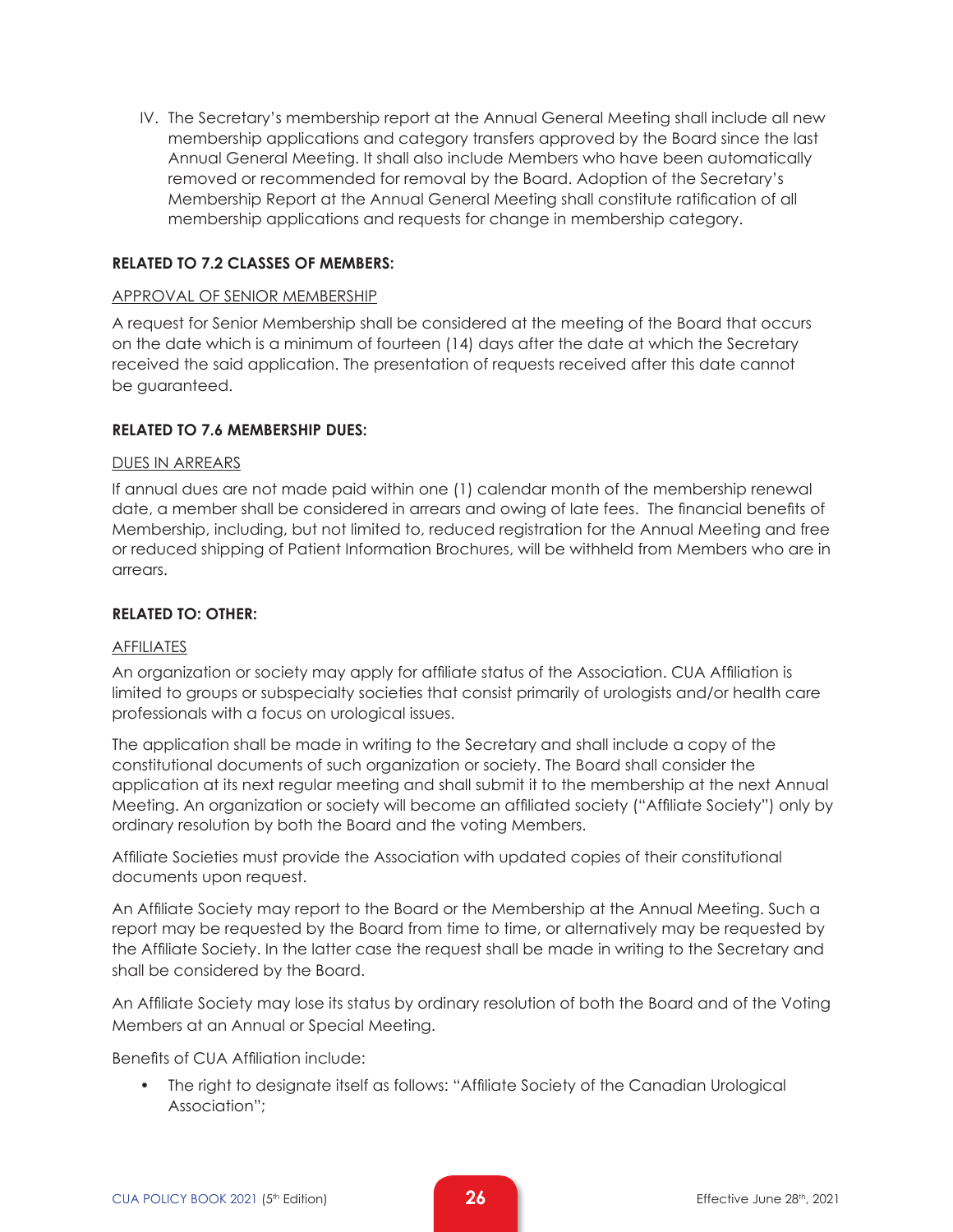- Being listed on the CUA website along with a link to their own website, if one exists; and
- The right to host a meeting during the CUA Annual Meeting, at a time that is approved by the Scientific Program committee.

Requirements to maintain Affiliate status:

- The majority of members in the affiliate society retain CUA membership (in any category)
- The Canadian Urological Association Journal is the official journal of the society
- The society abide by all bylaws and policies of the CUA
- Provide when requested updated constitutional documents

Failure of an affiliate society to meet these minimum requirements may result in loss of affiliate status. The decision to revoke status would be adjudicated through an ordinary resolution of both the Board and of the Voting Members at an Annual or Special Meeting.

#### **PROCEDURES**

Unless otherwise provided in the Canada Corporations Act, the letters patent, the Bylaws or pursuant to applicable law, all matters of procedure at meetings of the Board and the Members shall be determined by reference to the most recent edition of Wainberg's Society Meetings.

#### POLICY ENVIRONMENT

In its dealings with industry and in the planning and organization of Continuing Medical Education Events, the Association is committed to complying with the pertinent policy of the Canadian Medical Association, Rx&D, the process and guidelines of the Royal College of Physicians and Surgeons of Canada and the CUA's own Industry Code of Conduct document (Appendix B).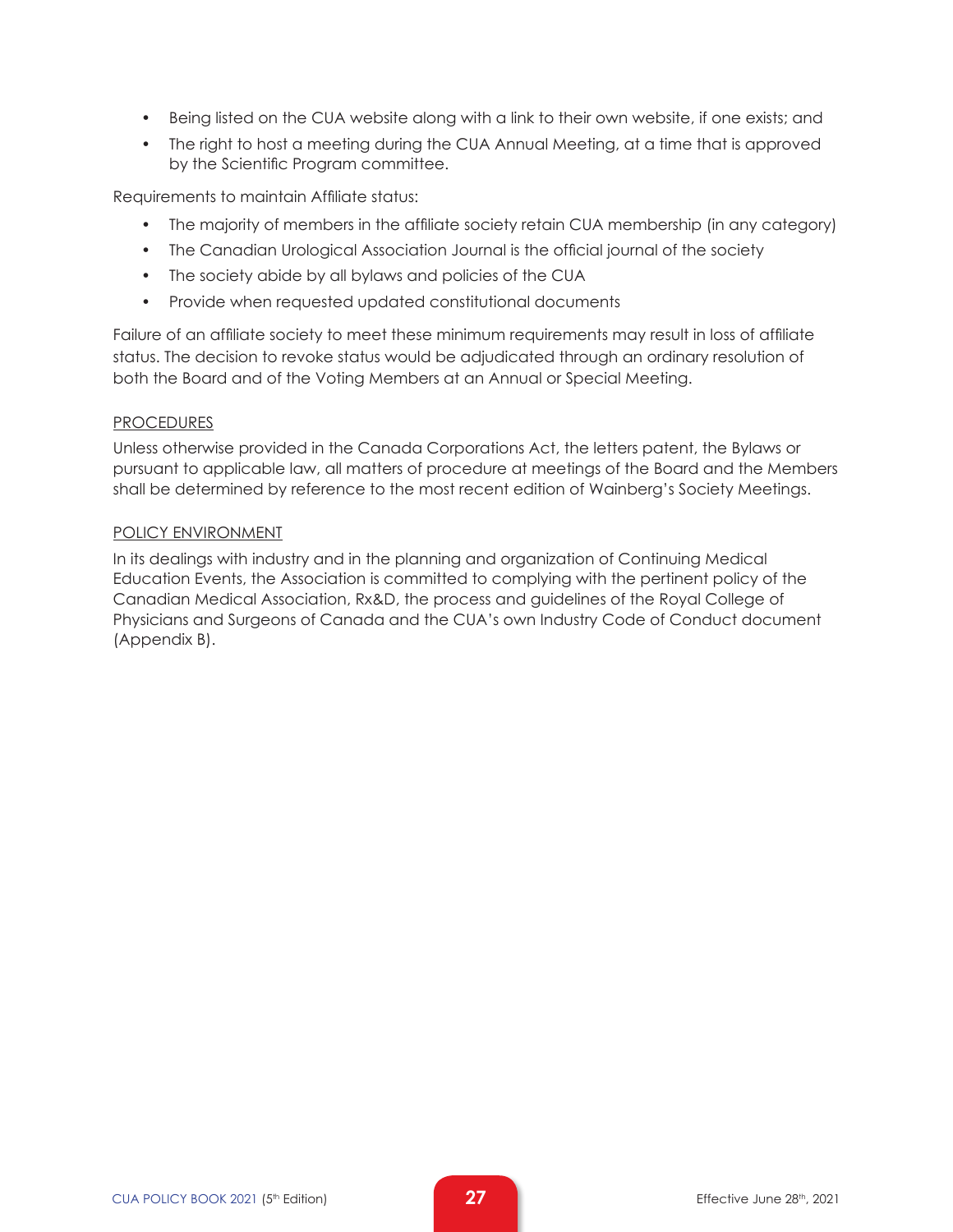#### **POLICY BOOK: APPENDIX A**

#### **Nominating Committee**

#### **Terms of Reference**

#### **Mandate**

Each year, the mandate of the Nominating Committee is to consider those individuals whose names have been proposed by the membership to fill openings on the CUA Board of Directors and Committee Chair positions. The work of this committee is very important as the decisions made have a significant impact on the activities of the CUA Board for years to come. The full terms of reference for the Nominating Committee are outlined in the CUA Policy Book and are summarized below:

#### **Composition**

The Nominating Committee shall consist of seven (7) voting members comprised of the Immediate Past-President of the Association (chair), two (2) other past-presidents of the Association, and four (4) Members-at-large (MALs). The President and the Secretary of the CUA both serve as ex-officio members without voting privileges.

In the absence of the Immediate Past-President, the President of the Association will perform the role as committee chair. The chair will only vote in the event of a tie. The two (2) other pastpresidents of the Association will be chosen by the chair following the onset of his/her term. In addition, the four (4) MALs shall be elected for a two (2) year term, non-renewable, such that there are two (2) newly elected annually. To be considered, the MALs must be Active or Senior Members, and have not been prior Officers of the Association. The MALs will be nominated from the floor at the Annual General Meeting (AGM) one (1) year prior to the Annual General Meeting (AGM) at which the Nominating Committee must submit its report. An MAL nominee must either be present at the AGM to accept the nomination, or has given written confirmation of his/her willingness to accept the nomination.

#### **Nomination Process**

The CUA Corporate Office on behalf of the Nominating Committee shall make a call for nominations from the membership. The notification includes a deadline of 60 days in advance of the AGM for the acceptance of nominations for all open positions. After the closure date for nominations, the chair will convene a meeting by teleconference to review the list of nominees. The CUA Corporate Office will obtain and provide a summary of each nominee's CUA contributions and their CVs, which will be circulated to all Nominating Committee members before the call. In addition, an in-person meeting must be conducted during the CUA annual meeting prior to the AGM in order to finalize the slate that will be presented. While individual chairs may propose various methods of ranking candidates, the ultimate goal should be to choose candidates based on consensus opinion rather than relying on a numerical scoring system alone.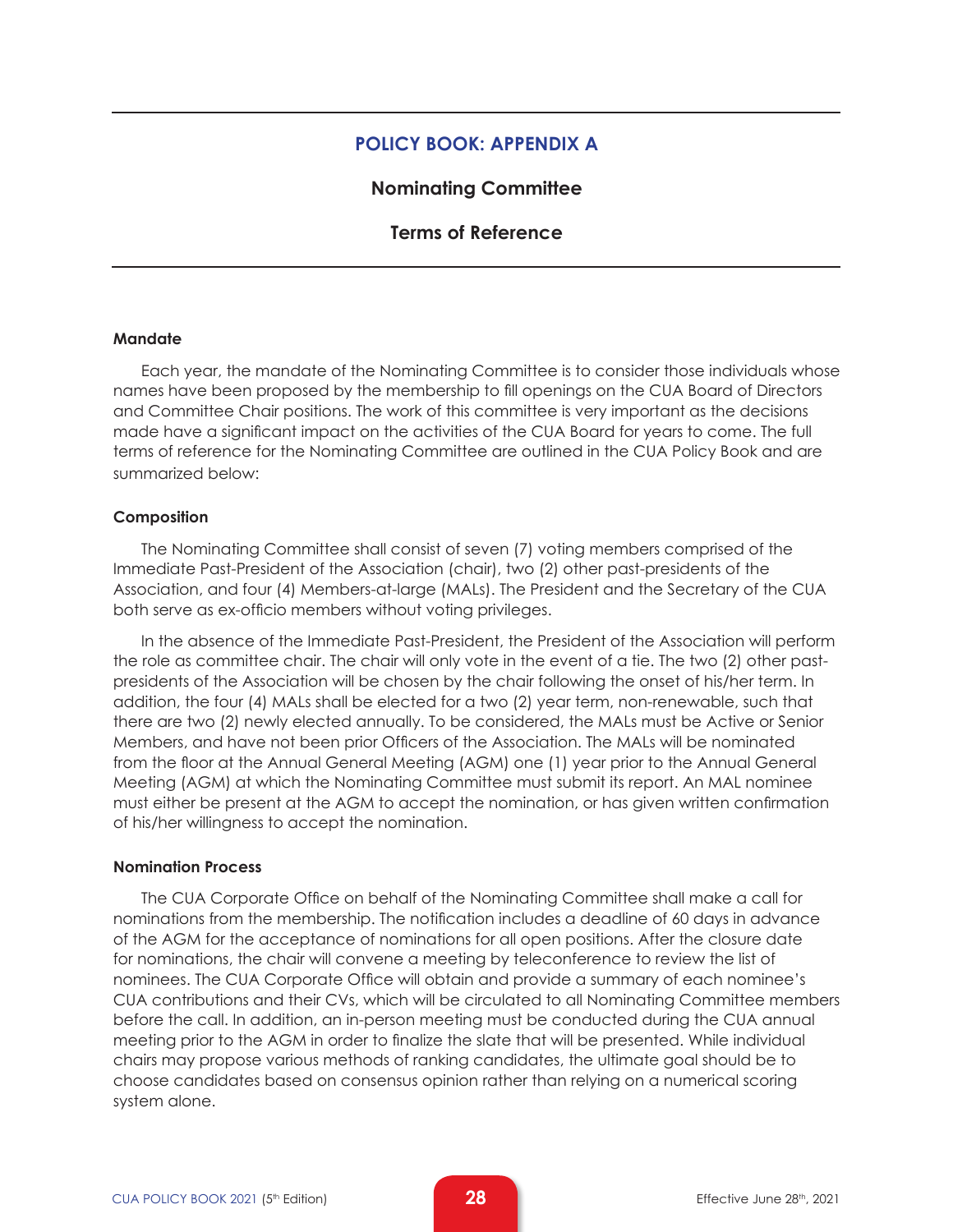The slate of nominations will be presented at the AGM by the Nominating Committee Chair or delegate. Any voting member (those in the active or senior categories) and present at the AGM is entitled to propose alternative nominations, however names will only be considered if the individual(s) had previously been brought forward to the Nominating Committee prior to the previously announced deadline. No new nominations will be considered after this date.

#### **Communication**

For obvious reasons the deliberations of the Nominating Committee should be considered strictly confidential. Names proposed and the Nominating Committee's recommendations should not be divulged. Should a nominee ask if he/she has been selected, it should be simply stated that until ratification of the slate at the AGM, no positions are finalized.

After the AGM, nominees who were not chosen for a position will be notified by the Nominating Committee Chair. This communication should come from the chair only. The chair will also compile a list of names of all the nominees that will be passed on to the incoming chair for future consideration.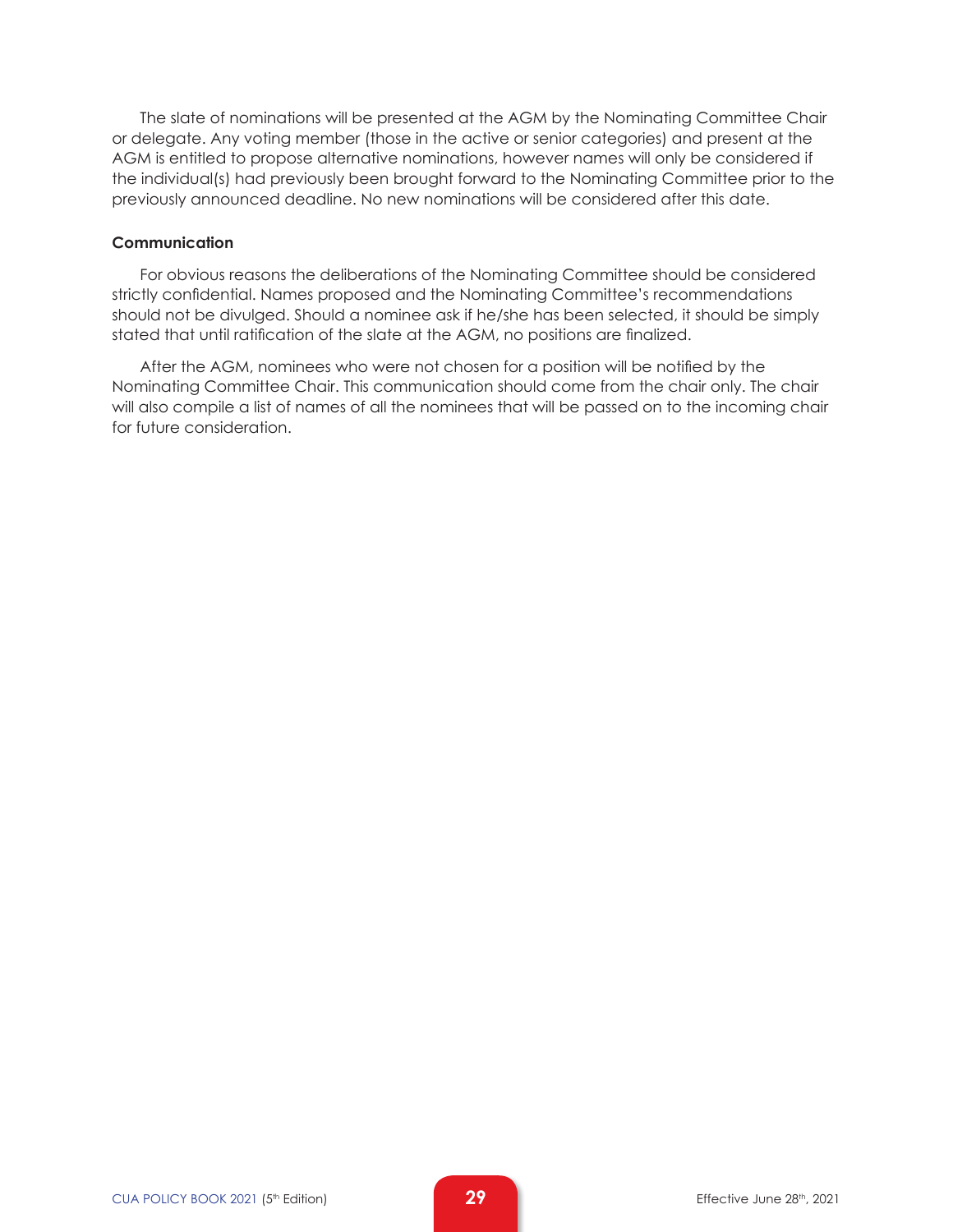# **POLICY BOOK: APPENDIX B**

# **CUA Code of Conduct Document Governing Interactions with Industry**

## **Terms of Reference**

The CUA Code of Conduct Governing Interactions with Industry (the Code) is a policy adopted by the Canadian Urological Association – (the Association) regarding financial and other contractual relationships with commercial entities.

This Code, which is intended to minimize the impact of real, potential or perceived conflicts of interest that may arise when the Association, and/or its members accept financial or other in-kind support from a company. The Code is based on the understanding that we are all responsible for conducting ourselves ethically and in compliance with the law.

The CUA and its members are required to adhere to the Canada Not-for-profit Corporations Act, the CMA Code of Ethics and Professionalism (2018), the CMA Guidelines for Physicians in Interactions with Industry (2007), Royal College's National Standard for Support of Accredited CPD Activities and the CUA's own Code of Ethics and Bylaws. This policy is considered the guide for Canadian physicians in this area, covering industry-sponsored research, continuing medical education, conflicts of interest related to investments or other financial relationships and other general responsibilities while representing the CUA.

As an approved provider of CPD activities, the CUA adheres to the Code of Ethical Practices (2020), Canada's Research-Based Pharmaceutical Companies (Innovative Medicines of Canada).

\* Innovative Medicines Canada's Code of Ethical Practice was recently updated to reflect the association's new brand. Visit http://innovativemedicines.ca/ethics/code-of-ethics/

#### **Definitions**

The following definitions apply to terms used:

- **Association:** This definition includes its Board members and Committee Chairs when acting on behalf of CUA, and its authorized agents.
- **Company:** refers to a commercial entity providing, or seeking to provide funding or other services to CUA. This definition includes agents of the company.
- **Funding:** refers to any of the five categories of financial support outlined under the Policies section.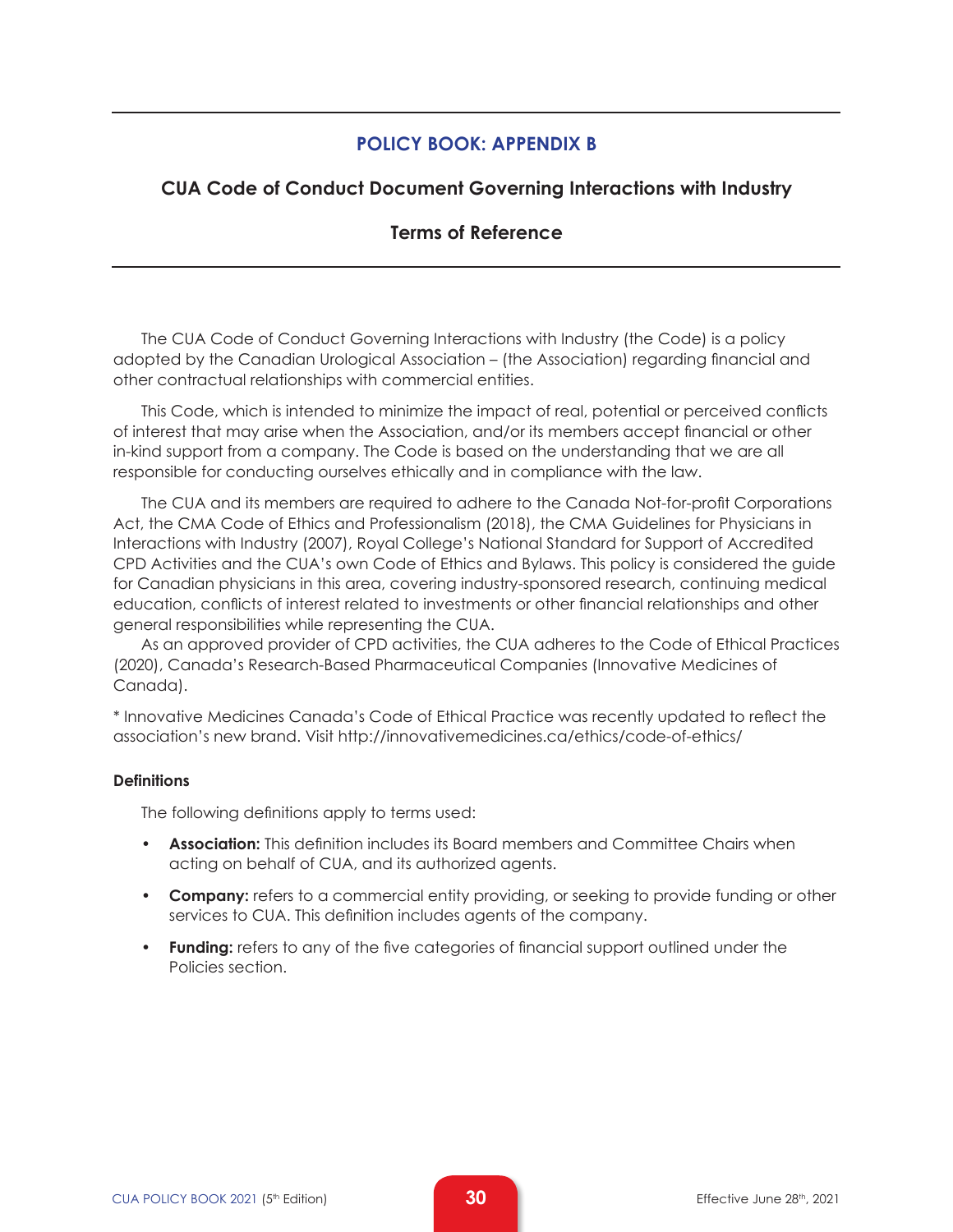#### **Guiding Principles**

**CUA Code of Conduct Governing Corporate Funding** is based on the following guiding principles:

- **Patient Interests:** All activities of the Association are conducted in accordance with the best interests of patients.
- **Members Interests:** The CUA is dedicated to enabling the profession to provide the highest possible standards of urologic care.
- **Integrity and Scrutiny:** The Association shall perform its duties in a manner that withstands public scrutiny.
- **Respect:** The Association respects the stakeholder relations policies of a company with which it is involved.
- **Impartiality and Transparency:** The Association ensures it is impartial and objective and that corporate funding decisions are made based on merit. The Association is as open as possible about all actions that it takes and advice that it provides. Members of the Board of the Association will semi-annually update their conflict of interest declarations.
- **Accountability:** The Association accepts accountability for its compliance with the Code and ensures that any company with which it is involved is familiar with the Code.
- **Materiality:** Individual members of the Association shall declare in writing any real or perceived potential conflicts of interest when interacting with Industry on behalf of the CUA, especially when the impact of an omission or misstatement of information regarding financial or other relationships might have influence on a 3<sup>rd</sup> party.

# **POLICIES**

Conflicts of interest may arise in a mutual relationship where one party has the capacity to exert undue influence over another.

The following policies have been developed to ensure that relationships of the Association and its corporate funders are ethical, transparent and reflect positively on both the Association and funders. This policy will be made known to any corporation, company or organization which seeks or offers to provide funding, sponsorship, or financial assistance of any kind and this will be done prior to receiving their funding. Agreement to compliance with this policy must be obtained in writing by such companies or organizations.

#### **1.1 Funding for Educational Events (both accredited and non-accredited events)**

Where the Association receives an educational grant from a company to fund a program, program being defined as a slide deck, a webex, a newsletter, a podcast, or any educational activity developed and organized in the CUA Office of Education, the following will apply: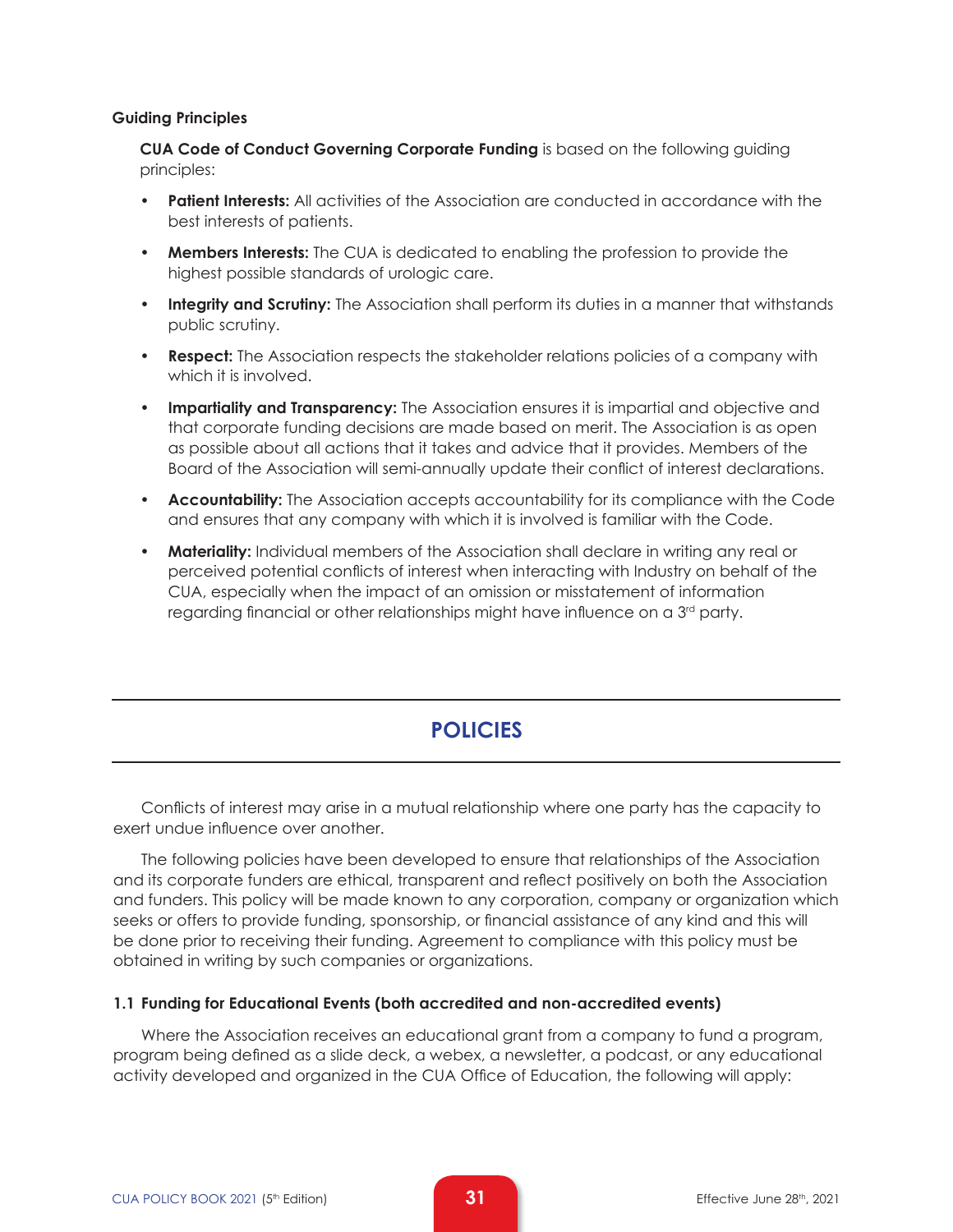- All scientific content will be reviewed by an independent reviewer who does not sit on the faculty and does not receive any honoraria from the company and will ensure that the content is free of commercial bias and is fair and balanced.
- The sponsor will be acknowledged in accordance with their policies and such sponsorship will be governed by the Association's policies.
- The Association will not endorse or promote individual products or services.
- The Association and the company may both benefit from the relationship.

#### **1.2 Sponsorship**

Where a company provides a sponsorship for either a live meeting or online event, the following will apply:

- The company is not involved in the design and planning for the activity for which the sponsorship is granted.
- The Association maintains editorial control over all materials or meeting programs and has sole discretion on the meeting attendees.
- The Association will not endorse or promote the company's products or services.
- The sponsor will be acknowledged, in accordance with the Association's transparency principles.
- The Association and the company may both benefit from the relationship.

#### **1.3 Corporate Sponsorship**

is defined where all the following apply:

- The corporate sponsorship is designed to support the overall objectives of the Association. There are no specific projects supported by corporate sponsors.
- Corporate Sponsors are acknowledged on the CUA website and receive special discounts for other events that the CUA organizes throughout the year.
- Corporate Sponsorship package.
- The Association controls the wording and position of the acknowledgment.
- The Association and the company may both benefit from the relationship.

#### **1.4 Support of Research Activities**

Where a company provides financial support for research activities of the Association, the following will apply:

- Financial support for research grants, accepted through the Canadian Urological Association Scholarship Foundation (CUASF) may be provided by a company for administration by the Association. This may take the form of an unrestricted grant or project funding and the respective policies apply to each form of support.
- The company may not have representation on the project steering committee, and the Association maintains control over the choice of research Association, study design and publication of results.
- The sponsor(s) of any research activities will be acknowledged at the presentation and publication of results.
- The Association adheres to the policies when accepting project funding, sponsorship, grants or donations from companies.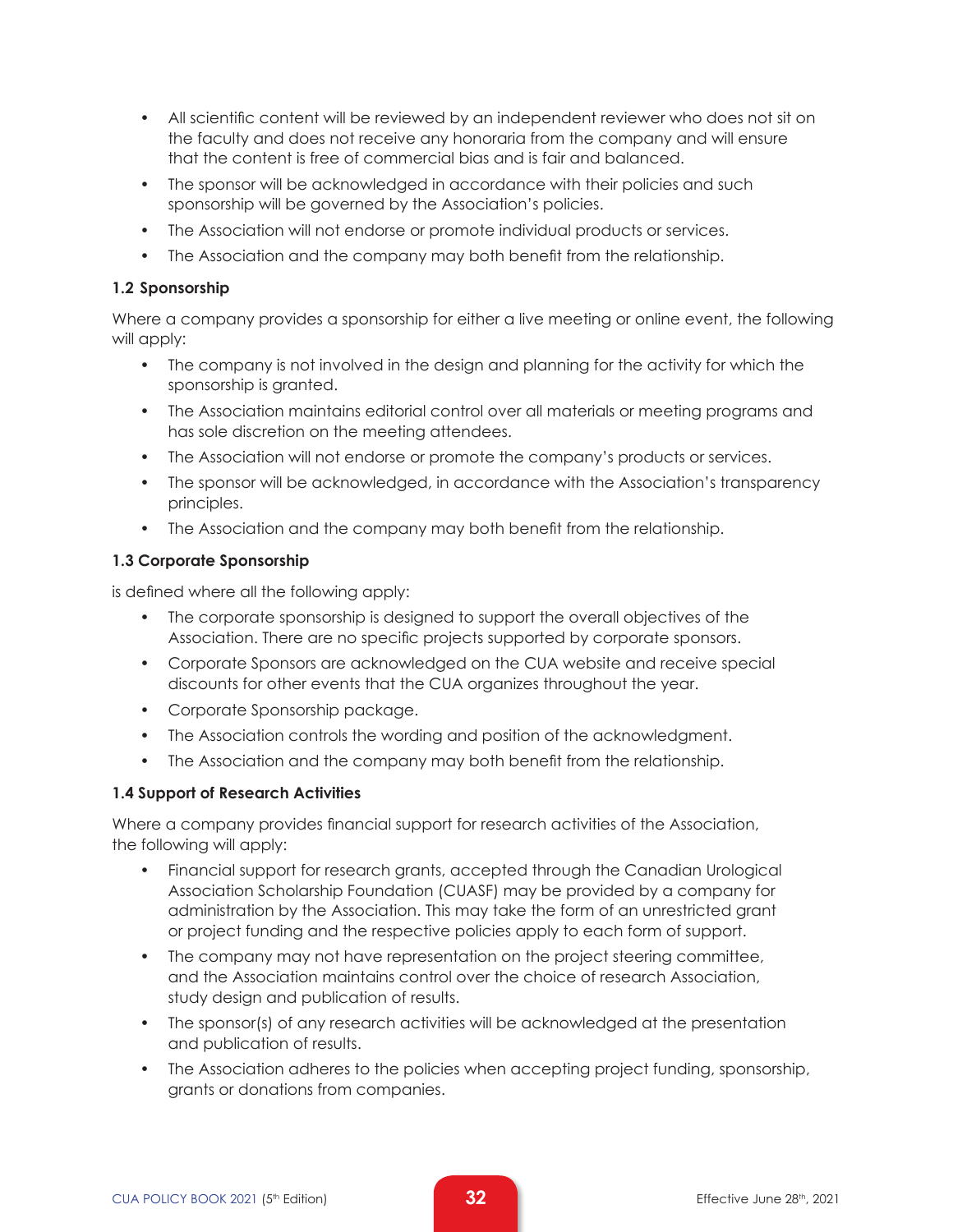## **2.1 Funding**

Before accepting funding from a company, the Association's Board or Executive must conduct due diligence to satisfy itself that there is strong reason to believe that the donation, grant or sponsorship will result in benefit to the Association and to the patients and caregivers it serves. Also that the company's type of business, its corporate governance policies and its reputation in working with the Association do not present any cause for concern.

#### **2.2 The Association will maintain its independence of action**

The content of communications originating from the Association, such as patient submissions for drug reviews, policy submissions, information for patients, caregivers and the public, newsletters and presentations must be developed entirely by the Association.

#### **2.3 The Association will maintain mutually respectful and transparent relations**

- The Association will sign a written agreement with all companies outlining each partner's contribution and responsibilities. The company and the Association must agree to abide by each other's codes of conduct.
- A company's support will be acknowledged transparently and appropriately.

#### **2.4 The Association will proactively limit influence**

• The Association, where possible, should seek a diversity of funding sources and should not allow any one corporate sponsor to contribute more than 50 percent of the Association's total revenues for the year, including the value of in-kind services.

#### **3.1 Use of the Association's name or image**

The Association must be consulted whenever and wherever its name is used. Approval must be sought, in writing, for any copy or work produced which refers to an initiative of the Association that is supported by the company.

- At no time can the Association's logo be used without express written permission of the association.
- At no time can press releases be issued which refer to the Association without the Association's prior written approval. Likewise, suggested quotes can be prepared but must always be agreed to, in writing, by the Association.
- The Association retains a veto over all materials produced in connection with an initiative.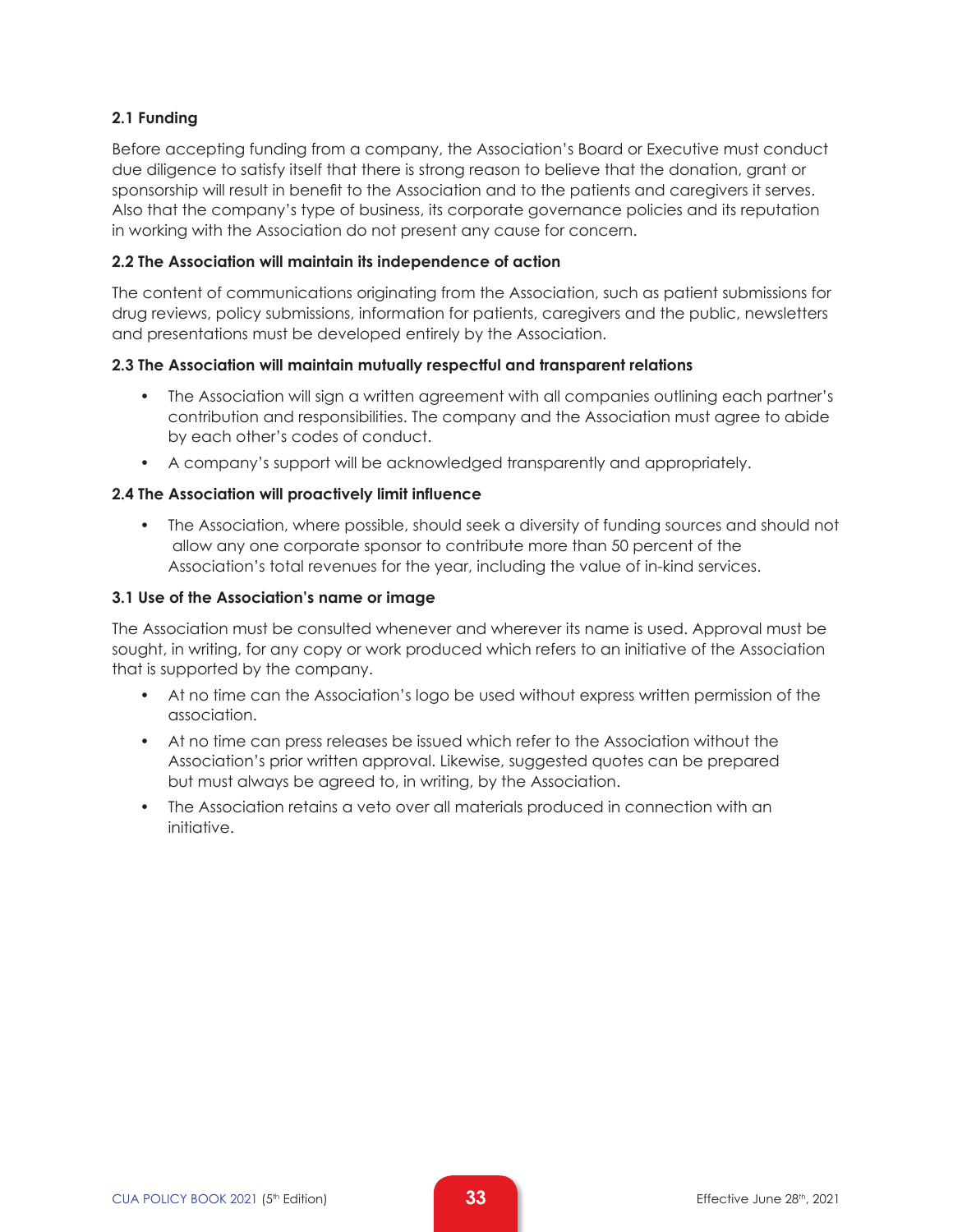# **POLICY BOOK: APPENDIX C**

# **CUA Equity, Diversity and Inclusion (EDI) Policy**

# **Terms of Reference**

#### **Respecting Our Members**

Recent events within Canada and throughout the world have shone the spotlight on persistent gender, racial, social and cultural inequalities. National medical organizations are not exempt from perceived or real concerns about a lack of diversity or institutional biases. As an organization with a mandate to represent all of its members, the CUA has a duty to ensure a culture of respect, inclusion and fairness is demonstrated in all activities. This policy has been developed to ensure the CUA remains accountable to the members it serves.

#### **Policy Aims**

- The intent of this policy is to provide guidance to CUA members and staff to ensure that equity, diversity and inclusion (EDI) are explicitly addressed and practiced in the governance, educational and corporate activities of the CUA
- The policy is established as a mechanism to promote equity and inclusion and to reduce structural bias, intolerance, and discrimination. The policy's directives apply to all members and staff working on behalf of the CUA
- The policy aims to ensure that CUA's processes are transparent and yield measurable outcomes, profiling the diversity and inclusivity of the medical profession in Canada and the patient population we serve
- The Association will be considerate of gender, ethnicity, religion, language, sexual orientation, age, cognitive or physical ability/disability, economic status, political affiliation and other unique characteristics of its' members
- This policy will not be employed to promote specific quotas, but will instead be used as guide to ensure the best people representing all constituencies within our organization have the opportunity to participate in CUA activities that best align with their interests and talents

#### **Ensuring Equity Diversity and Inclusion are Imbedded in Our Organization's Culture**

- The CUA will appoint a member of the Board to serve in the capacity of Equity, Diversity and Inclusion Officer whose responsibility will be as follows:
	- o To report to the Board on an annual basis any ongoing or planned EDI initiatives
	- o To review metrics identified by the Board as relevant to the CUA's mission and to document adherence to this policy
- CUA will aim to use gender neutral terms when possible